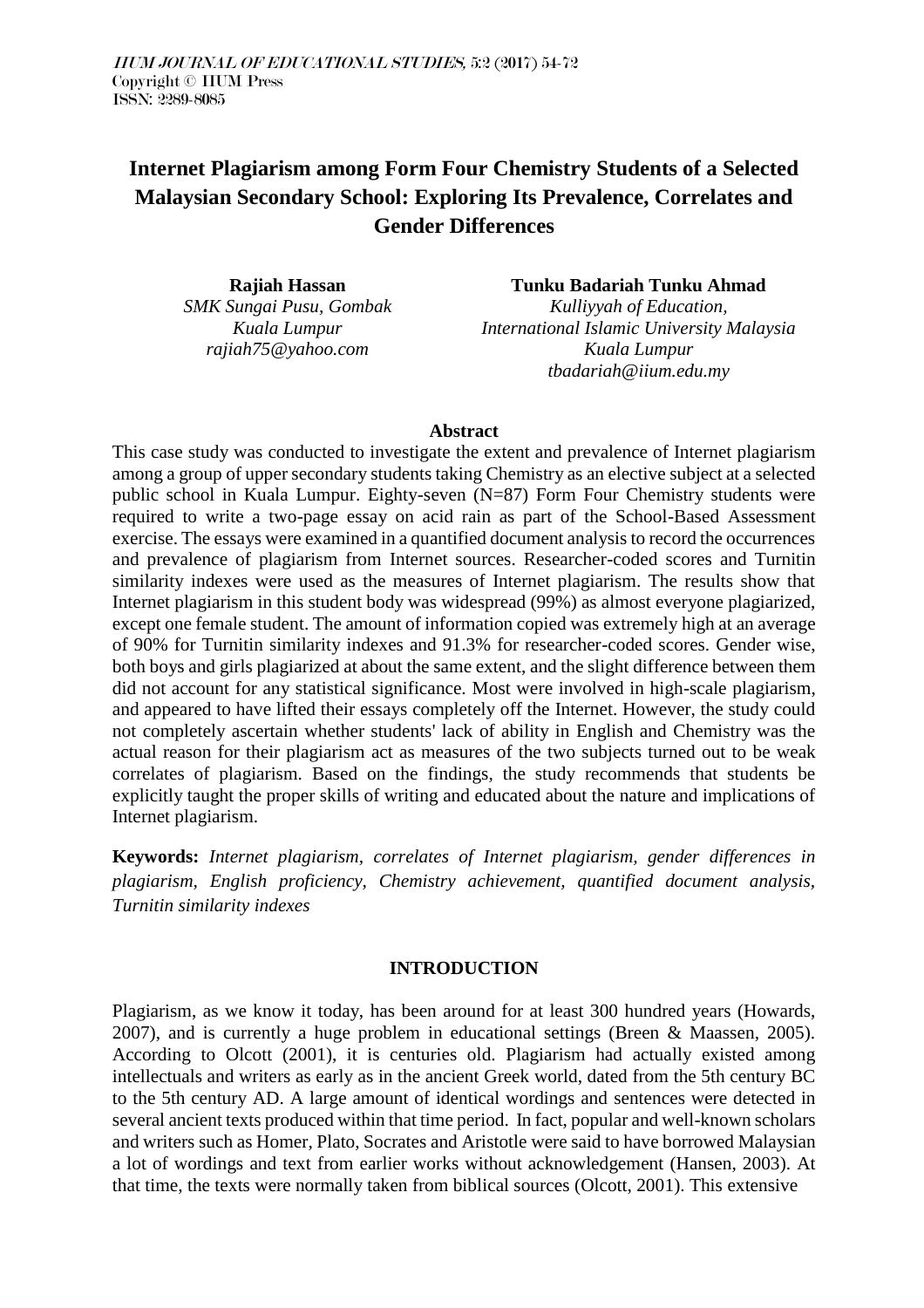borrowing phenomenon was believed to have been caused by "mimesis," which is the Greek concept of imitation in the name of spreading the message of God.

However, in the 16th century, a reformation in Western Europe changed public attitude towards plagiarism. People started to understand and value the importance of the concepts of originality and individual thought. In 1440, the invention of printing press in the Roman Empire by a German inventor, Johannes Gutenberg, helped to spread this new awareness of plagiarism and augmented public respect towards copyright and originality. When the government of England implemented its first copyright law in 1710, the move further enhanced public understanding of original thought and plagiarism. Some decades later in 1790, the United States followed suit by implementing their first copyright law in order to preserve the originality of ideas (Hansen, 2003).

In the current age, plagiarism has become widespread as the Internet permeates every sphere of education and information sharing activities. With the proliferation of highly userfriendly word processing software, plagiarism is turning epidemic (Batane, 2010; Price & Price, 2005). Modern societies are now living in a highly digitalized era where knowledge is readily available everywhere on the Internet. This information superhighway exposes students to a multitude of resources for learning. Not surprisingly, the digital revolution has also brought with it tremendous opportunities for plagiarism (Howard, 2007), and has in fact made it even easier for students to plagiarize.

Internet plagiarism refers to the use of written work, photographs, or graphics from any online website that does not give credit to the author or founder of the original content (Batane, 2010; Scanlon & Neumann, 2002; Sisti, 2007). In most cases where written work is concerned, Internet plagiarism involves the act of copying and pasting information verbatim from an Internet source, without rephrasing or citing the original creator (Scanlon & Neumann, 2002). Few students know that there are copyright laws that protect online content--that online content has the same right as printed materials. Many think that copying and pasting digital content without acknowledging the original source is not equivalent to stealing and is, therefore, not morally wrong (Wood, 2004).

Living and working in a developing nation, Malaysian educators face the same problems as their counterparts in other countries in regard to plagiarism. Students in Malaysia are exposed to a huge repertoire of information and learning resources made available by the Internet (Wee, 1999; Chan, 2002). While the access opens up a huge door to knowledge, it can also easily lead students into the realm of bad moral values and academic crimes in the likes of cheating and plagiarizing. Previous research on plagiarism (e.g., Yusof & Masrom, 2011; Arieff, Ahmad, Azmi, Mohd Nasir, & Norazmallail, 2012) found that Malaysian university students were unclear of what plagiarism is. If that is the case with tertiary students, less can be expected of school students. This lack of understanding about what constitutes plagiarism will likely cause students to commit Internet plagiarism.

### **LITERATURE REVIEW**

This section synthesizes the empirical evidence pertaining to the study's main research foci: prevalence of internet plagiarism, gender differences and influence of students' English language competency and subject-specific ability.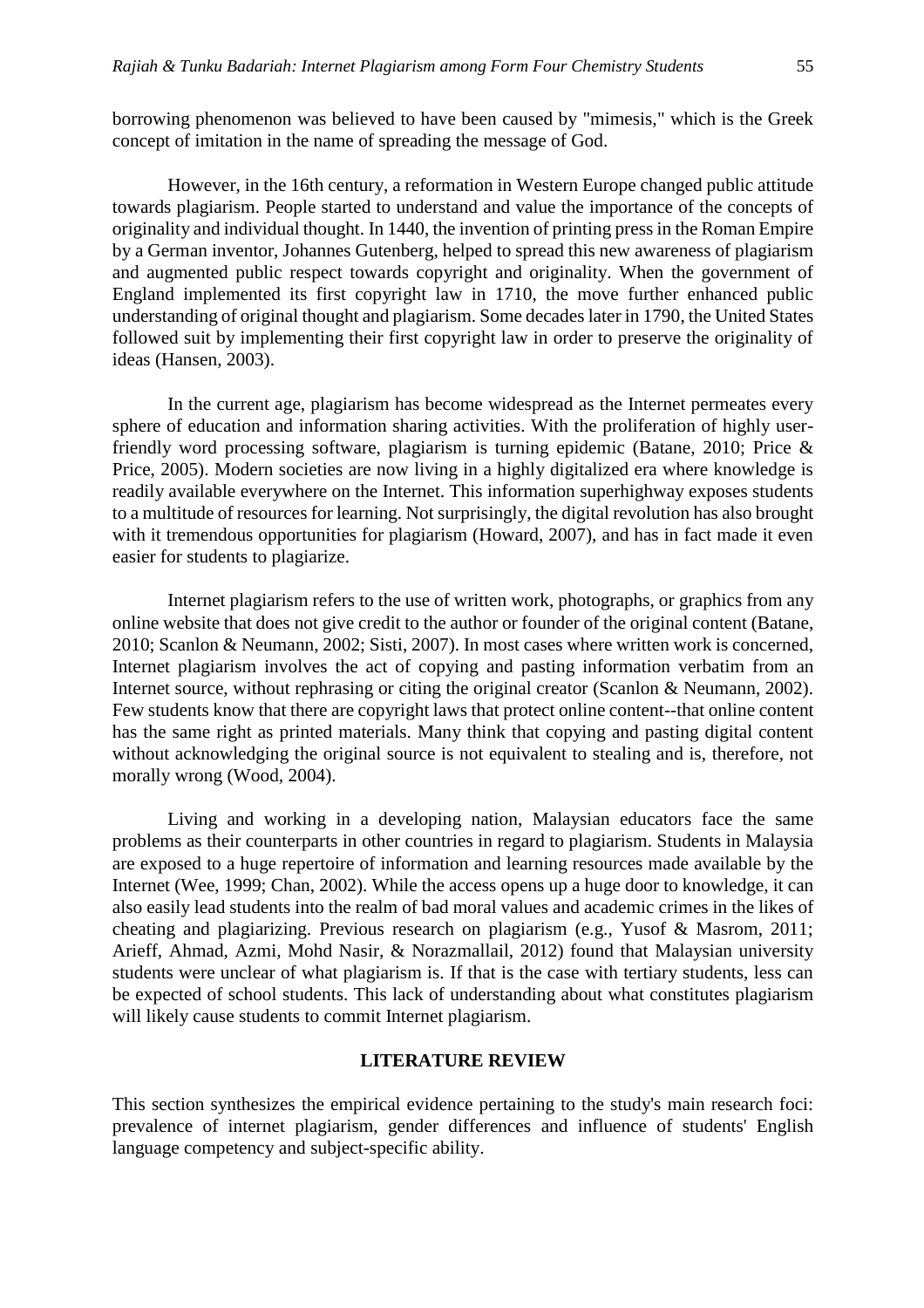### **Prevalence of Internet Plagiarism among Students**

Studies on Internet plagiarism have been ongoing since the mid-1990s when the Internet became widely adopted and public awareness of cyber ethics rose in importance (Austin & Brown, 1999; Denning, 1995; Klausman, 1999). For the past two decades, Internet plagiarism has created major problems in learning institutions (Scanlon & Neumann, 2002; Selwyn, 2008) and the numbers that plagiarize digital content are growing by the thousands (Ma, Lu, Turner, & Wan, 2007). Among college and middle-school students, several factors contribute to this phenomenon, for example peer culture, the nature of websites, pressure of achievement, too easy and far reaching access, language problems and students' limited understanding of the nature of plagiarism (Lahur, 2004; Selwyn, 2008; Ma et al., 2007).

An alarmingly high prevalence of Internet plagiarism among middle school and high school students in the United States was documented by Ma et al. (2007) and Sisti (2007), respectively. The former study revealed that middle school teenagers are not conscious of their Internet experiences related to plagiarism, while Sisti (2007) found that 98% of high school students used the Internet for homework and research papers, and 35% of them reported directly copying and pasting Internet materials into assignments without citations. Selwyn (2008) did a study that revealed 61.9% of students engaged in some form of online plagiarism.

This shows that the act of plagiarism, especially that involving Internet materials, is epidemic even among middle and high school student populations. In Lidija, Vedran, Tamara, Josip, and Mladen (2005), only a small percentage of students (9%) were free from the practice. About 34% plagiarized in small amounts, while 57% took whole works verbatim from the Internet without paraphrasing or proper citations. Most students do not equate plagiarism to cheating, and see nothing wrong in taking information verbatim from the Internet (Sisti, 2007). Quite interestingly, high school students are reported to be more tolerant towards cheating than college students (Jensen, Arnett, Feldman, & Cauffman 2002). They think that cheating and plagiarizing off Internet material are acceptable ways of doing homework. This phenomenon brings much dilemma to teachers as it is quite hard to curb the activities of students that engage in Internet plagiarism (Price & Price, 2005).

#### **Gender Differences in Internet Plagiarism**

Research on gender differences in Internet plagiarism is quite abundant, but with inconclusive results. The main questions remain, "Do boys plagiarize more than girls? Is there a gender difference in the misconduct?" The assumption is that male students and those who are less able academically have a greater tendency to commit this act of cheating. But this assumption has been empirically challenged by some inconclusive results. Lidija et al. (2005) found no statistically significant difference between male and female medical students; they appeared to plagiarize the same amount of Internet information. Walker (2010) in a New Zealand study shared the same finding--the prevalence of cheating among males was about the same as that among females. On the contrary, Selwyn (2008) and Marshall and Garry (2005) found male students to plagiarize more than females, an observation consistent with Rosman et al. (2012) who studied Malaysian university students' perceptions toward various plagiarism acts. Their conclusion was the frequency of engaging in plagiarism was higher among boys ( $M = 2.32$ ) than girls  $(M = 2.06)$ , and the difference was statistically significant. Researchers have attributed this greater tendency to cheat among male students to two factors: (i) they are more ICT- and Internet-literate than female students (Selwyn, 2008); (ii) they are more frequent users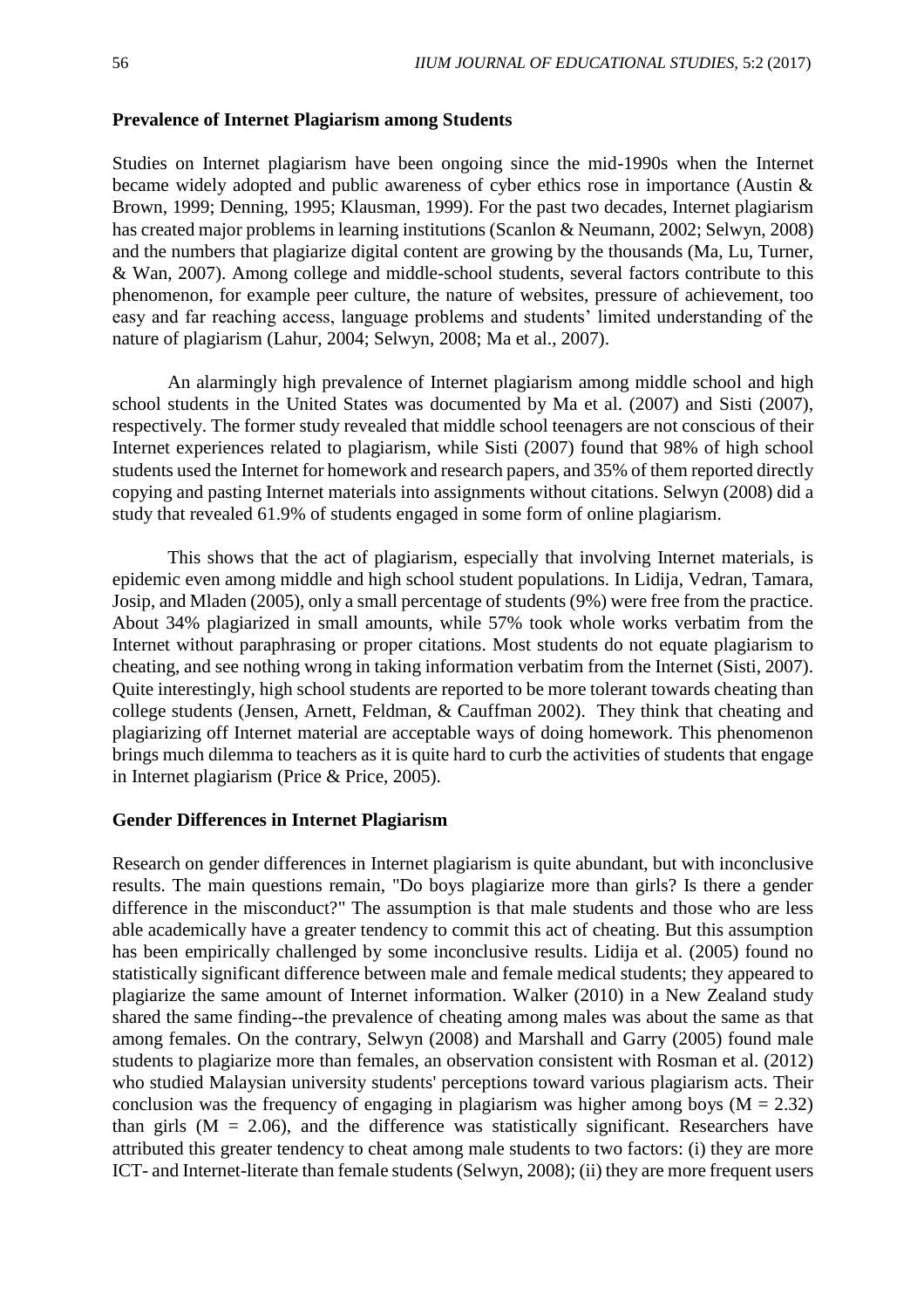of the Internet and download more digital stuff than female students (Marshall & Garry, 2005). These factors might have been the cause of higher rates of cheating and plagiarism among male students in the said studies.

It could be summarized that in some studies, male students were shown to have a greater tendency to engage in dishonest practices in finishing assignments (Williams, Nathanson, & Paulhus, 2010), and use more plagiarized content than female students (Marshall & Garry, 2005; Selwyn, 2008; Jereb, Perc, Lämmlein, Jerebic, Urh, Podbregar & Sprajc, 2018). In others, male and female students were shown to plagiarize at the same extent and level with no statistically significant differences observed in their Internet plagiarism practices (Lidija et al., 2005; Walker, 2010). However, the researchers were unable to locate any study that shows female students plagiarized more compared to male students.

### **English Proficiency and Internet Plagiarism**

Is English proficiency the reason why some students cheat in their assignments? Researchers have acknowledged language problems as one of the factors that explain cheating, while some studies have made a direct link between English language proficiency and Internet plagiarism. Lahur (2004), who studied Asian learners enrolled in a foundation program at an Australian university in Malaysia, found that students with a low English proficiency had a greater tendency to plagiarize from their friends who had good English. Students who resorted to plagiarism were found to be weak in paraphrasing English sentences, which led them into "cutting and pasting" whole sentences or simply altering a few keywords from the plagiarized text. They also did not know how to reference sources correctly (Lahur, 2004).

In Marshall and Garry (2005), a greater prevalence of Internet plagiarism in completing assignments was detected among students from non-English speaking backgrounds (NESB) than those from English-speaking ones (ESB). The NESB group did not have a clear understanding of what constitutes plagiarism, and showed less respect for the intellectual property of material on the web. In agreement with Marshall and Garry (2005) on the issue of proficiency, Maxwell, Curtis and Vardanega (2008) observed that Asian students not fluent in English had technical problems in writing, especially in terms of summarizing, synthesizing and rephrasing the ideas of others in various ways or styles. Essentially, the difficulty was caused by their inability to express ideas in English.

### **Subject–Matter Competency and Internet Plagiarism**

The assumption that good students plagiarize less than weak students, and the connection between subject-matter competency and plagiarism have received little treatment in the research literature. Only two studies have looked into this, and discovered significant differences in the plagiarism rates of students with low and high grades. Lidija et al. (2005) found that medical students with better grades plagiarized less compared to those with lower grades. Selwyn's (2008) findings supported this pattern, revealing that students with good Alevel results did less verbatim copying of information than their less able peers. Although scant, the evidence suggests that subject-matter competency and academic achievement may also influence students' tendency to plagiarize.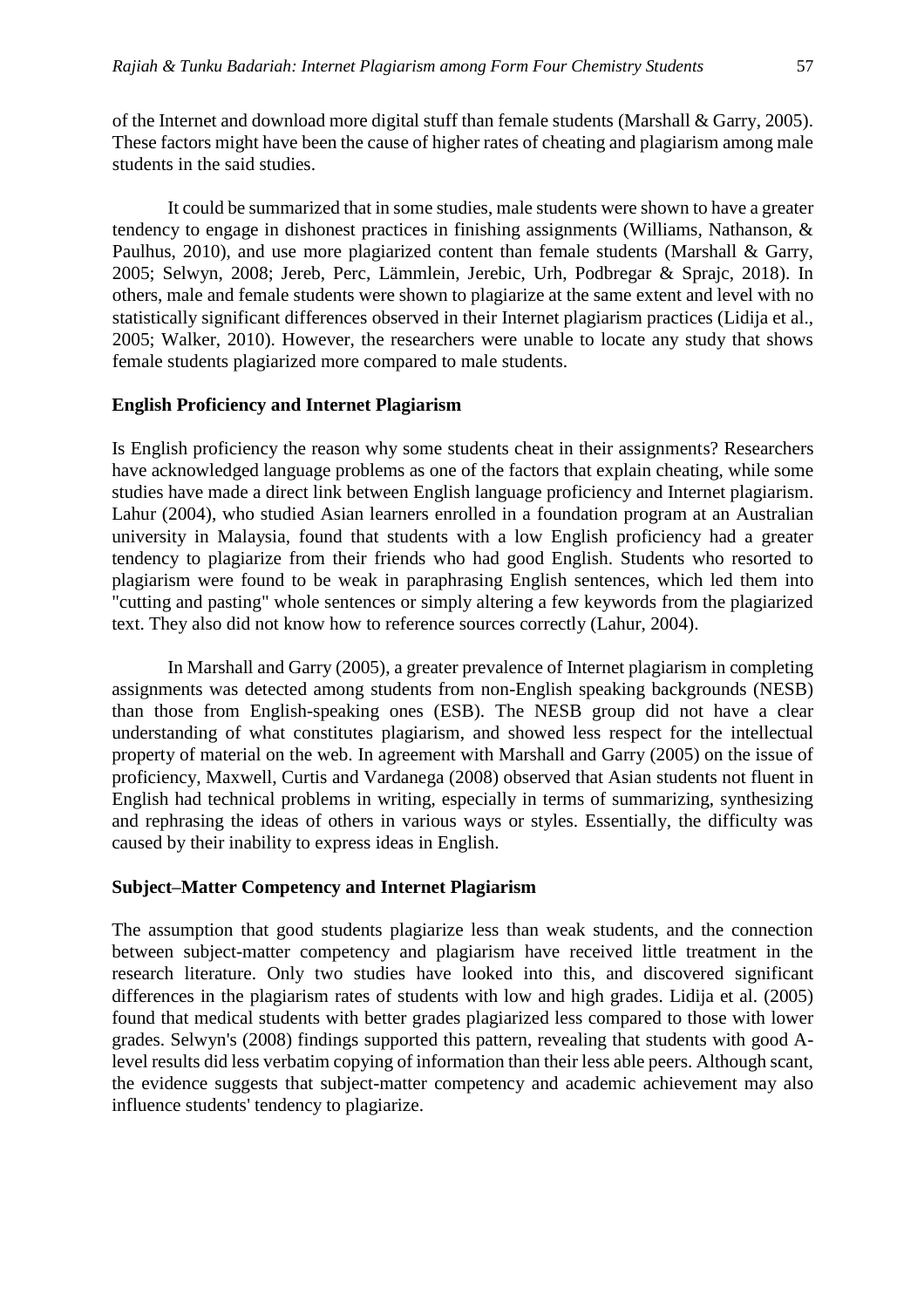### **Statement of the Problem**

At the selected secondary school in Kuala Lumpur where the study was conducted, students are required to produce a good number of written projects, reports and portfolios for their school subjects. The written assignments are a requirement for the recently implemented School Based Assessment (SBA) for subjects like Science, Physics, Biology, Chemistry, History and Geography. To complete the assignments, students must refer to and synthesize various sources of information including the Internet. Since the SBA was introduced, teachers frequently detected plagiarized work by students of the school who simply copied and pasted information from websites without rephrasing or proper citation. Although the marks students obtain from the assignments do not affect their final grades, the practice creates an unhealthy academic culture and suggests that Internet plagiarism might be an epidemic at the school. However, the extent to which it might be an epidemic is not known because no effort has been taken by the school and teachers to explore this phenomenon among students.

There is a large amount of existing research data on Internet plagiarism (Ma et al., 2007; Scanlon & Neumann, 2002; Selwyn, 2008; Sisti, 2007), but most of the work was done in non-Malaysian contexts. In addition, a majority of the studies concentrated on college and university students. Studies that involved middle and high school students were few and were conducted primarily in the United States. As such, the findings of these studies are limited in terms of their applicability to understand and explain Internet plagiarism in the Malaysian context. Simultaneously, after having thoroughly checked through online databases (including the IIUM online database), Google scholar and ERIC, the researchers were able to locate only two Malaysian studies (Rosman et. al., 2012; Yusof & Masrom, 2011) which had surveyed university students' engagement in Internet plagiarism. Alternatively, the researchers could not retrieve any study conducted among secondary school students in Malaysia.

Besides gender, the achievement factor has also been studied extensively in terms of its influence on and relationship with plagiarism tendencies. Several studies indicated that high achievers plagiarize less compared to low achievers (Lidija et al., 2005; Neil Selwyn, 2008). Understandably, higher academic ability comes with a lesser plagiarism tendency. An apparent gap in this area is the lack of studies on student plagiarism in specific school subjects, i.e., Science, Chemistry, Physics or Biology. Thus, research in this area is warranted, especially one that looks into the relationship between student achievement and Internet plagiarism, as well as gender differences in the issue.

One would also ask if English language competency has an influence on Internet plagiarism as this question has prompted some research into it. Since English is used quite a lot in Malaysian schools and universities as the language of teaching and learning, students who are incompetent in it would encounter some difficulty in getting their written assignments done. Many perhaps take the easy way out by copying and pasting information verbatim from the Internet and turning it into their term papers (Lahur, 2004; Marshall & Garry, 2005; Maxwell, Curtis, & Vardanega, 2008). How prevalent this practice is among secondary school students is yet to be known.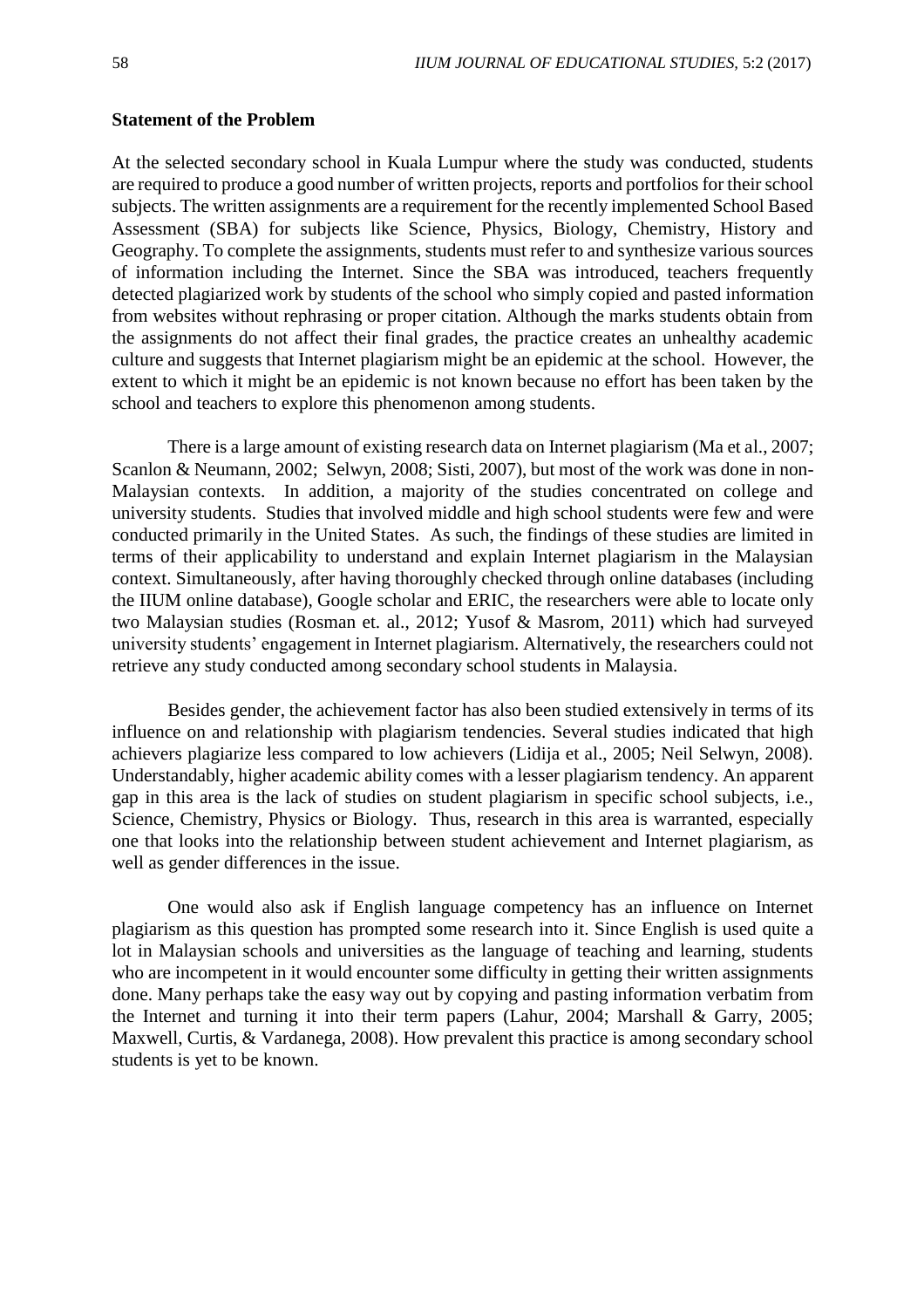### **Research Objectives and Questions**

Hence, this study was conducted with the purpose of exploring and understanding the prevalence (i.e., the percentage of students from the total population that engaged in Internet plagiarism) and extent (i.e., the amount of material plagiarized) of Internet plagiarism among upper secondary students taking Chemistry as a subject. The study, which took place at a selected public school in Kuala Lumpur, also sought to establish whether the construct is associated with gender, Chemistry achievement and English proficiency. With these aims in mind, the following three research questions were posed:

- 1. What is the extent and prevalence of Internet plagiarism among the selected school's Form Five students in the given Chemistry assignment?
- 2. Is there a statistically significant gender difference in the extent of Internet plagiarism in the given Chemistry assignment?
- 3. Are students' achievements in Chemistry and English correlates of Internet plagiarism?

### **METHODS**

### **Research Design**

The research was a quantitative case study that examined the phenomenon and extent of Internet plagiarism among the entire population of Form Five students taking the Chemistry subject at a selected secondary school in Kuala Lumpur. The design was categorized as a case study because the entire population was examined, and quantitative because the data were analyzed using the method of quantified document analysis. In this method, students' written assignments on Acid Rain were the documents analyzed to discover the prevalence and extent of Internet plagiarism.

### **Participants**

The case study involved the entire population of Form Five Chemistry students at the selected school ( $N = 87$ ). The school is one of the entities included in the Smart School Project under the Ministry of Education Malaysia. As such, the students have a lot of access to computer and Internet facilities which were provided to assist in the learning process. At the time of data collection, the total number of students taking Chemistry as an elective subject was 87, of whom 36 were boys and 51 were girls (Table 1) promote the development of English language learning.

|            | Table 1 |                                           |
|------------|---------|-------------------------------------------|
|            |         | Breakdown of Study Participants by Gender |
| $C$ and an |         | Domaanta aa                               |

| Gender |    | Percentage |
|--------|----|------------|
| Male   | 36 | 41%        |
| Female | 51 | 59%        |
| Total  |    | 100%       |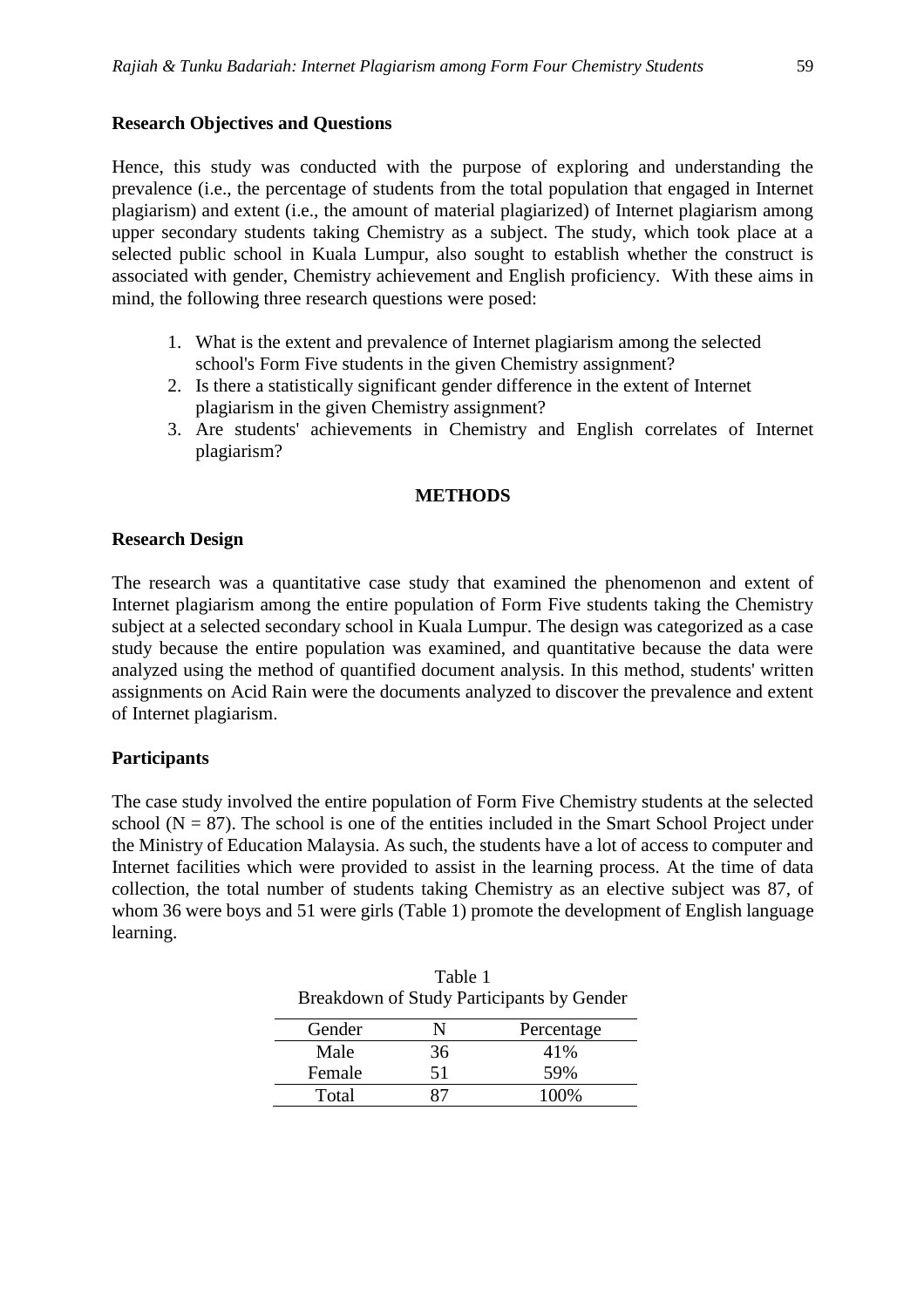All of them were between 16 and 17 years of age and were taking Chemistry as an elective subject in the Science stream. The subject was taught in English and all assignments were to be submitted in English.

## **Materials for Document Analysis**

The students were required to write a two-page double-spaced essay of between 500 and 550 words to show their understanding of Acid Rain, a small topic in the Chemistry syllabus. In the essay, they must explain the following: (1) What is acid rain? (2) How acid rain is formed; and (3) The effects of acid rain on life forms and the environment. The essay must be written in English as it was the language of instruction for the subject at school. The essays were the documents that provided data for the analysis.

### **Instruments**

A coding form was created to guide the scoring of the essays on Acid Rain. The form explained how to award marks to the plagiarized content. For every plagiarized sentence, an award of 1 mark would be given. For every half sentence plagiarized, a 1/2 mark would be awarded. The essays were also run through Turnitin, the plagiarism detection software.

### **Data Collection**

After one week of traditional teacher instruction on acid rain, students were instructed to write an essay on the topic for their Chemistry assignment. They were given two weeks to write the two-page essay on the meaning of acid rain, how it is formed, and its effects on living things and the environment. Students were told that they could take and synthesize information from multiple sources including the Internet, books, magazines, and encyclopedias. Before writing the essay, the participating Chemistry teacher reminded them to read through all information thoroughly to understand it, rephrase the ideas, and cite the sources properly. The students were told that the essay would not affect their Chemistry marks. After two weeks, students submitted their essays in the form of softcopy (saved on a CD or pen drive) or through e-mail.

# **Data Analysis**

This research employed quantified document analysis which used individual sentences as the units of analysis. Students' essays on acid rain were scrutinized closely to find sentences that matched with existing Internet sources. The search for matching sentences or phrases was done manually using Google. In addition, the study also relied on Turnitin to generate the similarity indexes on the essays. The indexes generated by Turnitin were compared against those produced manually by the researchers.

# *Determining the Extent of Internet Plagiarism*

The extent (or amount) of Internet plagiarism refers to the percentage of plagiarized text over the total number of sentences incorporated in individual students' essays. Each plagiarized sentence was given a score of 1, while a plagiarized phrase was given a 1/2 score. The formula used to determine the amount of plagiarized text was as follows:

> Total score of plagiarized text The whole number of sentences in the essay  $X$  100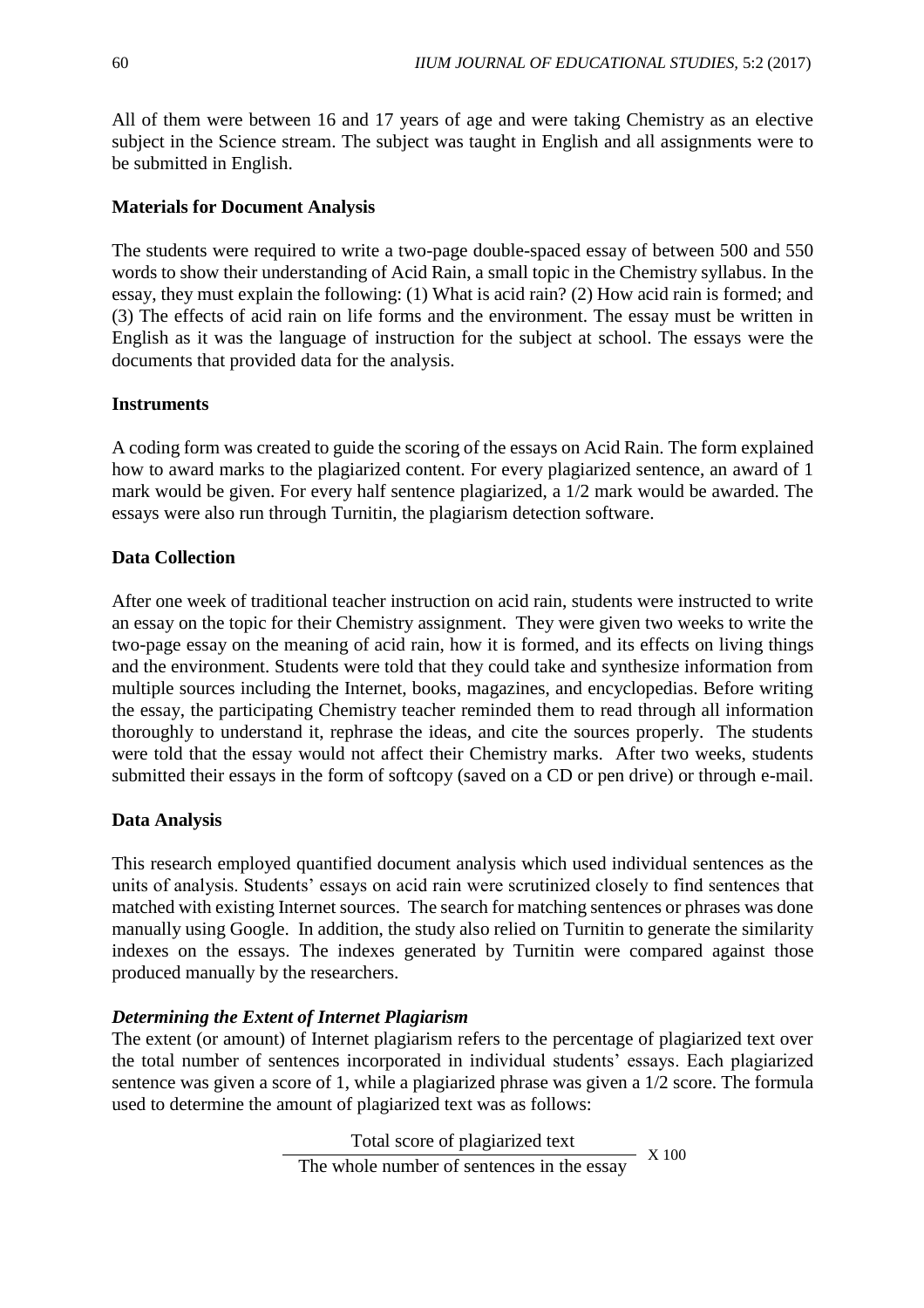How the essays were coded and scored is shown in Figures 1 and 2:

|                                                                                  |                                                                                                                                                                                                                                                                                                                                                                               |                                                                                   | <b>EXAMPLE OF SSAY AND SOCKET FULL MODERN WORK</b>           |                                                                               | $-10-1$          |
|----------------------------------------------------------------------------------|-------------------------------------------------------------------------------------------------------------------------------------------------------------------------------------------------------------------------------------------------------------------------------------------------------------------------------------------------------------------------------|-----------------------------------------------------------------------------------|--------------------------------------------------------------|-------------------------------------------------------------------------------|------------------|
| Home<br>Intert<br>Cut<br>J Copy<br>Pasta<br><b>3</b> Format Painter<br>Clipboard | Page Layout<br>Mailings<br>References<br>Times New Roman<br>$-12$<br>$B$ $I$ $B$ $-$ also $x$ , $x^*$<br>Font                                                                                                                                                                                                                                                                 | Add-but<br>Wew<br>Review<br>A 5 15<br>日·日·店·講演 付き<br>性引き - 田一<br><b>Faragraph</b> | AaBbCcI AaBbCcDc<br>1 Normal<br>Style <sub>2</sub><br>Styles | <sup>44</sup> Find -<br><b>EL Replace</b><br>Change<br>> Select =<br>Editing. |                  |
| $-15.7$<br>in.                                                                   |                                                                                                                                                                                                                                                                                                                                                                               |                                                                                   |                                                              |                                                                               |                  |
|                                                                                  | and an energy part of the control of the control of the control of the control of the part of the property of the control of the control of the control of the control of the control of the control of the control of the con                                                                                                                                                |                                                                                   |                                                              |                                                                               |                  |
| water.                                                                           | As the tiny drop of acid rain reach the ground, it will affects a variety of plants and<br>animals. See! How dangerous it was. But, the strength of it effects depends on several<br>factor. Such as, how acidic the water is, the chemistry and buffering capacity of the<br>soils involved, and the types of fish, tree and other living things that rely on the<br>score 1 |                                                                                   |                                                              | Comment [R2]: score 1                                                         |                  |
|                                                                                  |                                                                                                                                                                                                                                                                                                                                                                               |                                                                                   |                                                              | Copied from:<br>www.epa.gov/acidrain/what/index.html                          |                  |
|                                                                                  | Next, let us see what cause this phenomenon occur. Decaying of trees, rotting vegetation<br>and erupting of volcanoes will release some chemicals substances that can cause acid                                                                                                                                                                                              |                                                                                   |                                                              |                                                                               |                  |
|                                                                                  | rain. But, the truth is, most of acid rain falls because of human activities. This prove that                                                                                                                                                                                                                                                                                 |                                                                                   |                                                              |                                                                               |                  |
|                                                                                  | human is not so concerned about their currounding                                                                                                                                                                                                                                                                                                                             |                                                                                   |                                                              |                                                                               |                  |
|                                                                                  | Words: 457 Co English (United States)                                                                                                                                                                                                                                                                                                                                         |                                                                                   |                                                              | Internet Explorer                                                             | (003 3 8 140% C) |
|                                                                                  | <b>EALAH MASTER __ CO CAMPLE OF EXS.</b> The Document - Mic. Co How to print scie.                                                                                                                                                                                                                                                                                            |                                                                                   |                                                              | e<br>Desktop                                                                  | 5:23 PM          |

*Figure 1*: How a Score of 1 was Awarded



*Figure 2*: How a Score of Half was Awarded

The total score obtained for each individual essay constituted the amount of plagiarized text, hence the respective student's extent of Internet plagiarism. The essays were also run through Turnitin to generate similarity indexes. These descriptive analyses addressed the first part of Research Question 1, i.e. "What is the *extent* and prevalence of Internet plagiarism among the selected school's Form Five students in the given Chemistry assignment?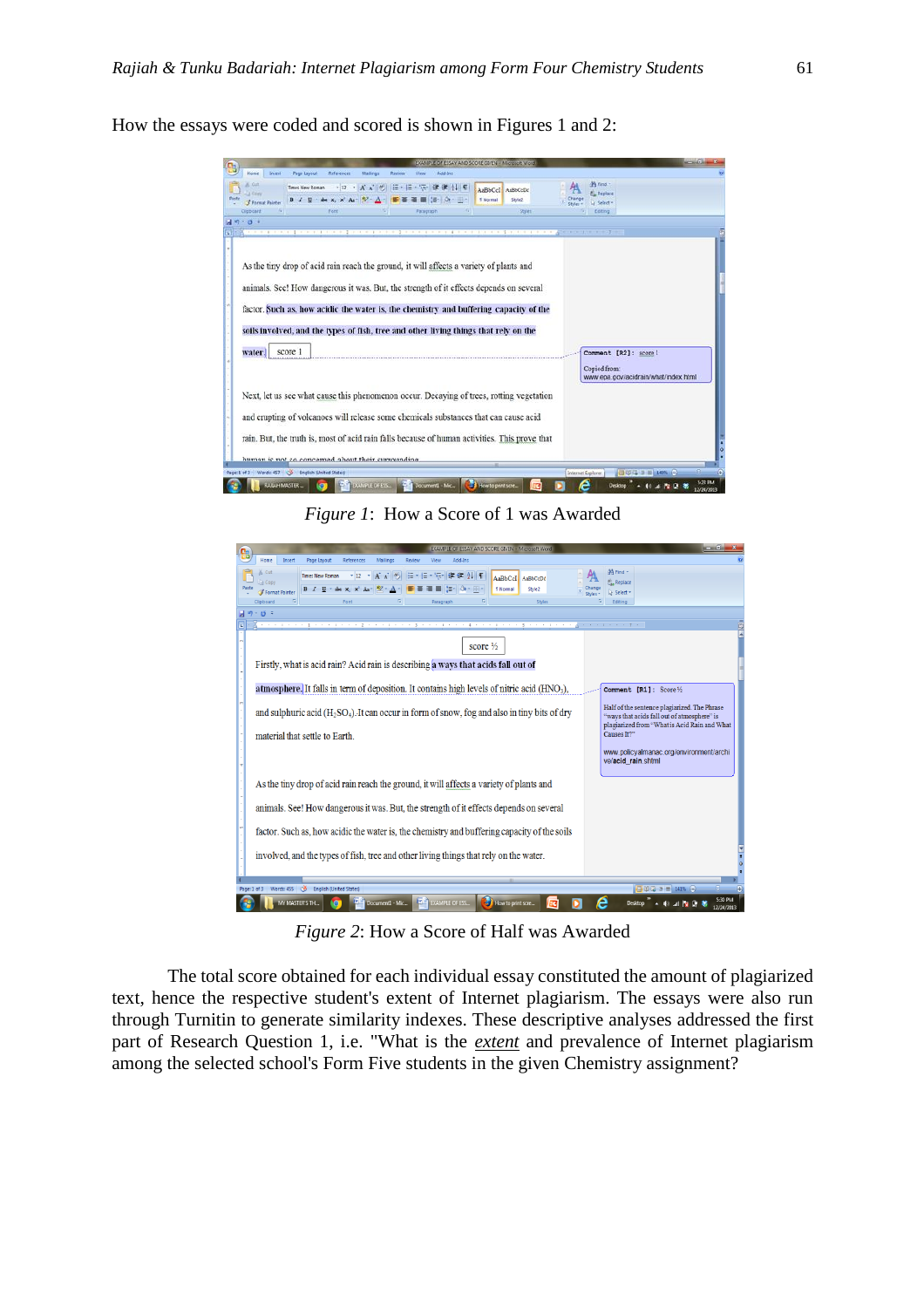### *Determining the Prevalence of Internet Plagiarism*

"Prevalence" refers to how widespread plagiarism is among the participants, indicated by the number of students who plagiarized in the Acid Rain assignment divided by the total population of the school's Form Five students who were taking Chemistry at the time of data collection. The formula used to determine the rate was as follows:

> The number of Form Five Chemistry students who plagiarized The population of Chemistry students (87 students) X 100

Descriptive statistics were used to find the rate of Internet plagiarism. The analysis addressed the second part of Research Question One, "What is the extent and *prevalence* of Internet plagiarism among the selected school's Form Five students in the given Chemistry assignment?"

#### *Gender Differences in Extent of Internet Plagiarism*

The study ran an independent samples *t-test* to see if there were gender differences, if any, on the amount of plagiarized text present in the students' Acid Rain essays. The *t-test* analysis addressed the second research question, "Is there a statistically significant gender difference in the amount of Internet plagiarism in the given Chemistry assignment?"

### *Relationships between Achievements in Chemistry and English and Internet Plagiarism*

Two Pearson Product-Moment correlation analyses were run to assess the relationships between the extent of Internet plagiarism and two sets of scores indicating students' Chemistry achievement and English proficiency. Chemistry achievement and English proficiency were represented by the students' Chemistry and English marks obtained in the school's mid-term examination. The strength of the correlations was interpreted using Taylor's (1990) guidelines (Table 2).

| ration 5 (1220) Suidenlies for interpreting correlation buongin |  |  |  |  |
|-----------------------------------------------------------------|--|--|--|--|
| <b>Correlation Strength</b>                                     |  |  |  |  |
| Low/Weak                                                        |  |  |  |  |
| Modest/Moderate                                                 |  |  |  |  |
| High/Strong                                                     |  |  |  |  |
| Very High/Very Strong                                           |  |  |  |  |
| Perfect                                                         |  |  |  |  |
|                                                                 |  |  |  |  |

Table 2 Taylor's (1990) Guidelines for Interpreting Correlation Strength

The analyses addressed the final research question, "Are students' achievements in Chemistry and English correlates of Internet plagiarism?"

### *Determination of Cut-off Points for Internet Plagiarism*

A cut-off point is the point at which an essay can be considered as plagiarized. The cut-off point for this study was set at 23% similarity index to be consistent with that used by Turnitin. This study adapted the cut-off points used in Batane (2010) and Walker (2010) to divide plagiarism into four categories. Table 3 below summarizes the plagiarism categories used in the study.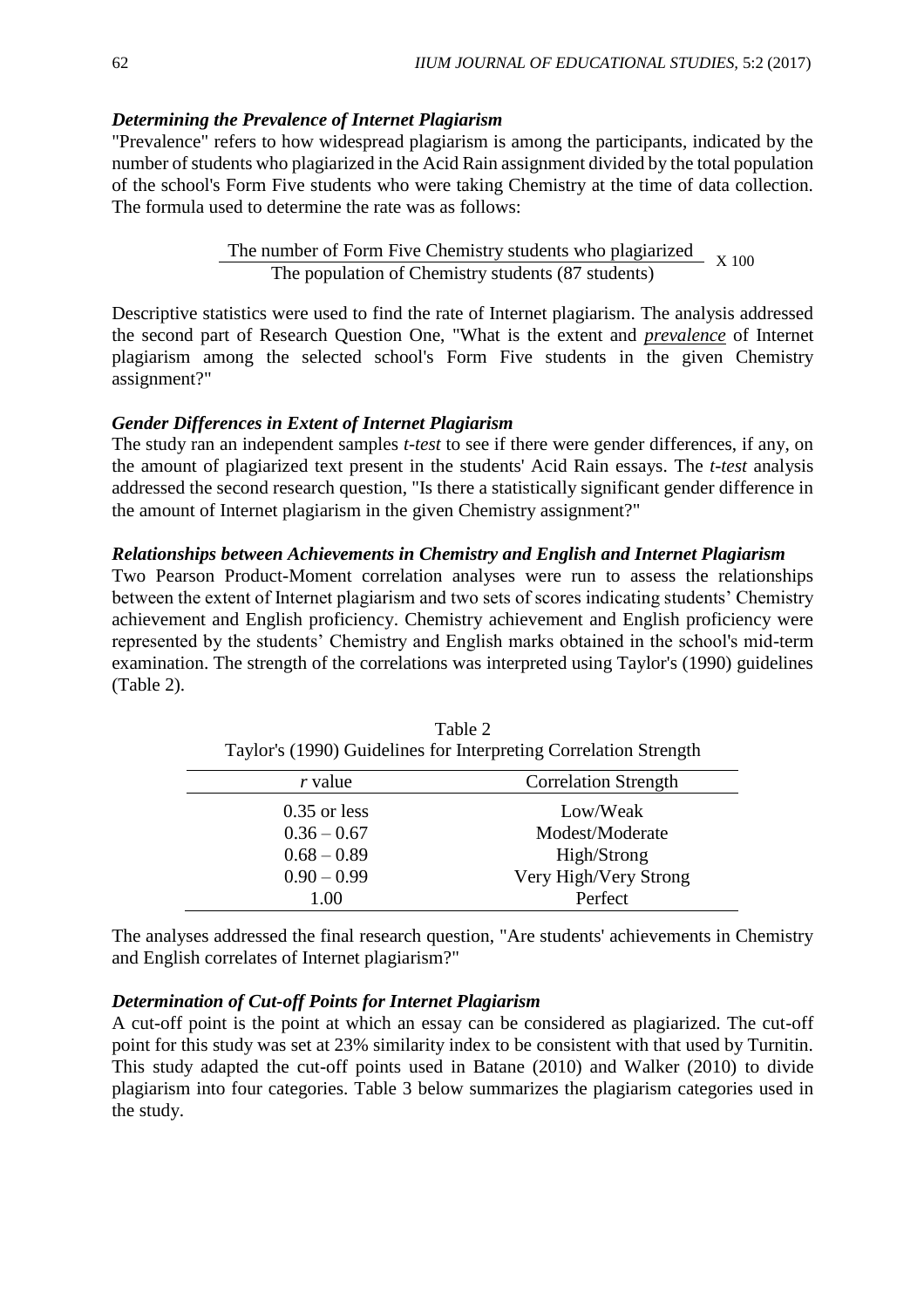| Percentage of plagiarized text<br>(Amount of plagiarism) | Category                |
|----------------------------------------------------------|-------------------------|
| 23% or less                                              | No plagiarism           |
| $24 - 34%$                                               | Low scale plagiarism    |
| $35 - 55\%$                                              | Medium scale plagiarism |
| More than $55\%$                                         | High scale plagiarism   |

Table 3 Plagiarism Categories Modified from Batane (2010) and Walker (2010)

It After being coded for amount of Internet plagiarism, the essays were classified into four categories: (i) 23% or less was considered as no plagiarism; (ii) 24% to 34% as low scale plagiarism; (iii) 35% to 55% as medium scale plagiarism; and (iv) more than 55% as high scale plagiarism (adapted from Batane, 2010; Walker, 2010).

### *Reliability*

Two inter-rater reliability measures were estimated for the coding on the extent (amount) of Internet plagiarism using two sets of correlation analysis. The purpose of the correlation analysis was to determine the association between the coding done by the researchers and that by another coder, as well as with the Turnitin similarity indexes. This would, therefore, establish the consistency or reliability of the measure. To meet this objective, a second rater was appointed to code the amount of plagiarized text. Thirty essays were used, 15 written by boys and 15 by girls. The rater was an experienced Science teacher with good computer and Internet search skills. She was personally trained by the researcher to code the essays and award plagiarism scores accordingly. The set of scores given by the second rater was entered into SPSS as "Second Coder Scores".

### **RESULTS**

### **Extent and Prevalence of Internet Plagiarism**

To reiterate, "*extent*" in this case study refers to the amount of text or information in the students' Acid Rain essays that was plagiarized from Internet sources. The amount was determined based on researcher-coded scores and Turnitin similarity indexes. Table 4 tabulates the scores and Turnitin indexes for all 87 students whose essays were examined in the study.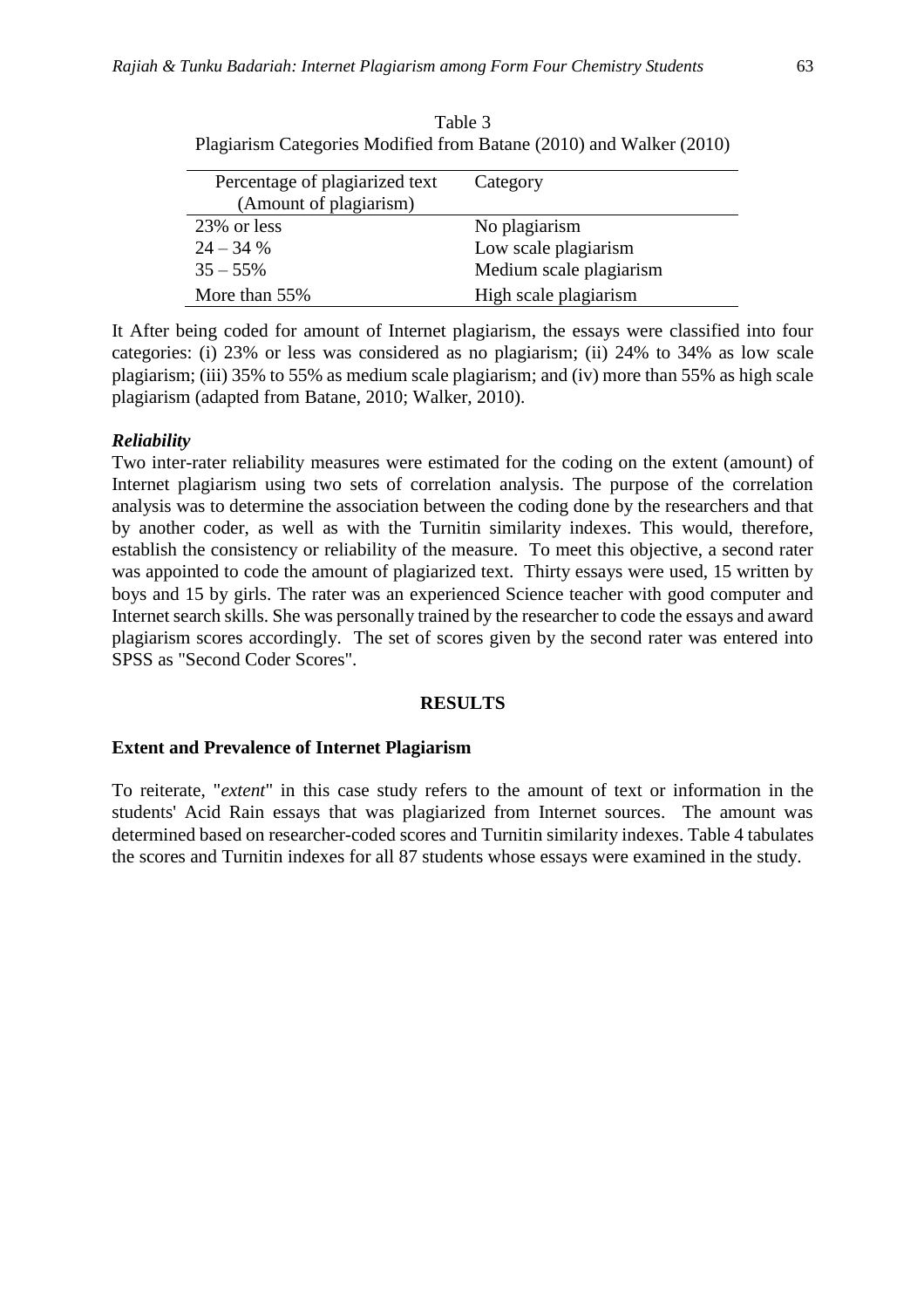| <b>Students</b> | Gender                    | <b>Plagiarism Scores</b> |          |          | <b>Students Gender</b>    |                     | <b>Plagiarism Scores</b> |
|-----------------|---------------------------|--------------------------|----------|----------|---------------------------|---------------------|--------------------------|
|                 |                           | Researcher               | Turnitin |          |                           | Researcher Turnitin |                          |
| $P_06$          | $\mathbf M$               | 100                      | 100      | $P_16$   | $\boldsymbol{\mathrm{F}}$ | 100                 | 96                       |
| P 69            | $\mathbf M$               | 100                      | 100      | $P_21$   | ${\bf F}$                 | 100                 | 96                       |
| $P_54$          | ${\bf F}$                 | 100                      | 100      | $P_26$   | $\boldsymbol{\mathrm{F}}$ | 100                 | 96                       |
| P_38            | ${\bf F}$                 | 100                      | 100      | $P_01$   | M                         | 100                 | 96                       |
| $P_51$          | ${\bf F}$                 | 100                      | 100      | $P_35$   | ${\bf F}$                 | 100                 | 96                       |
| $P_61$          | M                         | 100                      | 99       | $P_44$   | $\mathbf F$               | 100                 | 96                       |
| $P_67$          | $\mathbf M$               | 100                      | 99       | $P_30$   | $\mathbf M$               | 100                 | 96                       |
| $P_87$          | $\mathbf M$               | 100                      | 99       | $P_49$   | ${\bf F}$                 | 100                 | 96                       |
| $P_68$          | $\mathbf M$               | 100                      | 99       | $P_62$   | $\mathbf M$               | 100                 | 96                       |
| P_83            | ${\bf F}$                 | 100                      | 99       | $P_81$   | $\boldsymbol{\mathrm{F}}$ | 100                 | 96                       |
| $P_70$          | M                         | 100                      | 98       | $P_63$   | M                         | 100                 | 94                       |
| $P_72$          | M                         | 100                      | 98       | P_82     | ${\bf F}$                 | 100                 | 94                       |
| P_86            | $\mathbf M$               | 100                      | 98       | $P_71$   | $\mathbf M$               | 100                 | 94                       |
| $P_59$          | ${\bf F}$                 | 100                      | 98       | $P_11$   | M                         | 100                 | 93                       |
| $P_31$          | $\mathbf{M}$              | 100                      | 98       | $P_{18}$ | ${\bf F}$                 | 100                 | 92                       |
| $P_09$          | M                         | 100                      | 98       | $P_23$   | ${\bf F}$                 | 100                 | 92                       |
| $P_42$          | $\boldsymbol{\mathrm{F}}$ | 100                      | 98       | $P_80$   | ${\bf F}$                 | 100                 | 91                       |
| $P_{55}$        | ${\bf F}$                 | 100                      | 97       | P 20     | ${\bf F}$                 | 100                 | 90                       |
| P_58            | ${\bf F}$                 | 100                      | 97       | $P_22$   | ${\bf F}$                 | 100                 | 90                       |
| $P_77$          | ${\bf F}$                 | 100                      | 97       | $P_78$   | ${\bf F}$                 | 100                 | 89                       |
| $P_36$          | ${\bf F}$                 | 100                      | 97       | $P_56$   | ${\bf F}$                 | 100                 | 86                       |
| $P_45$          | ${\bf F}$                 | 100                      | 97       | $P_79$   | $\boldsymbol{\mathrm{F}}$ | 100                 | 85                       |
| $P_74$          | $\mathbf M$               | 100                      | 97       | $P_57$   | $\boldsymbol{\mathrm{F}}$ | 100                 | 82                       |
| $P_08$          | M                         | 100                      | 79       | $P_32$   | $\mathbf M$               | 88                  | 94                       |
| $P_02$          | M                         | 99                       | 97       | $P_04$   | $\mathbf M$               | 88                  | 87                       |
| $P_73$          | M                         | 99                       | 83       | $P_64$   | M                         | 86                  | 81                       |
| $P_17$          | ${\bf F}$                 | 98                       | 93       | $P_27$   | $\mathbf F$               | 84                  | 93                       |
| P 85            | ${\bf F}$                 | 98                       | 91       | P 28     | M                         | 84                  | 90                       |

Table 4 Tabulation of Students' Internet Plagiarism Scores by Researcher Coding and Turnitin Index  $(N = 87)$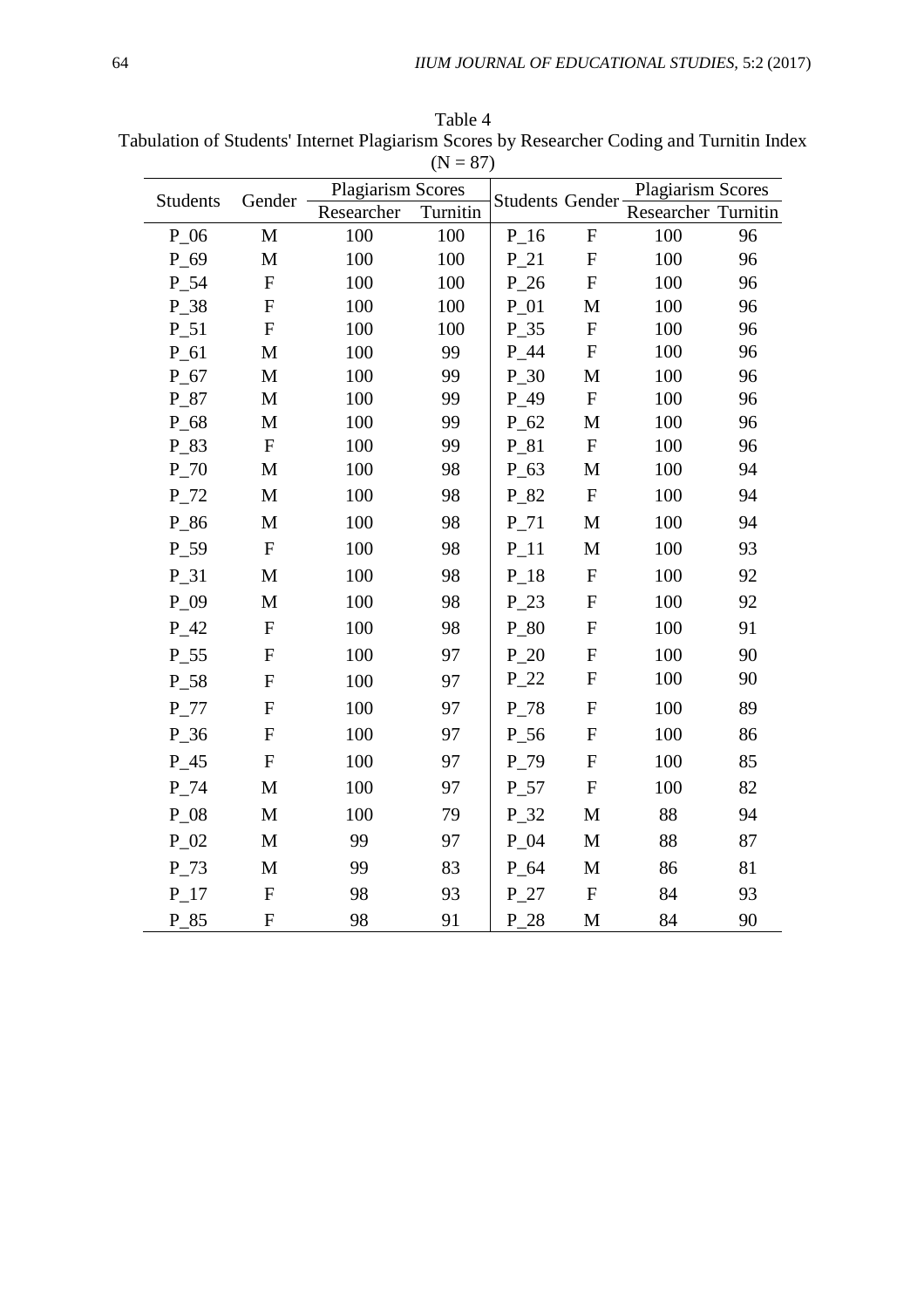|           | Table 4 (continued) |            |                          |                        |                  |                          |    |
|-----------|---------------------|------------|--------------------------|------------------------|------------------|--------------------------|----|
|           |                     |            | <b>Plagiarism Scores</b> |                        |                  | <b>Plagiarism Scores</b> |    |
| Students  | Gender              | Researcher | Turnitin                 | <b>Students Gender</b> |                  | ResearcherTurnitin       |    |
| $P_52$    | F                   | 98         | 89                       | $P_{-}53$              | $\mathbf{F}$     | 83                       | 94 |
| $P_76$    | F                   | 97         | 96                       | $P_37$                 | F                | 83                       | 87 |
| $P_41$    | F                   | 97         | 95                       | $P_14$                 | F                | 83                       | 86 |
| $P_48$    | F                   | 97         | 92                       | $P_{-66}$              | M                | 79                       | 87 |
| $P_47$    | F                   | 96         | 96                       | $P_25$                 | $\overline{F}$   | 74                       | 88 |
| $P_50$    | F                   | 96         | 92                       | $P_{39}$               | F                | 73                       | 82 |
| $P_05$    | M                   | 93         | 97                       | $P_29$                 | M                | 71                       | 90 |
| $P_84$    | $\mathbf{F}$        | 93         | 92                       | $P_43$                 | $\mathbf{F}$     | 70                       | 83 |
| $P_19$    | F                   | 92         | 93                       | $P_46$                 | $\mathbf{F}$     | 68                       | 70 |
| $P_75$    | F                   | 92         | 89                       | $P_60$                 | F                | 68                       | 85 |
| $P_03$    | M                   | 92         | 95                       | $P_40$                 | $\overline{F}$   | 54                       | 56 |
| $P_33$    | M                   | 91         | 91                       | $P_{10}$               | M                | 47                       | 48 |
| $P_{13}$  | M                   | 91         | 98                       | $P_{15}$               | $\mathbf{F}$     | 43                       | 39 |
| $P_{-}65$ | M                   | 90         | 91                       | $P_34$                 | M                | 34                       | 52 |
| $P_12$    | F                   | 88         | 96                       | $P_24$                 | $\boldsymbol{F}$ | 1                        | 6  |
| $P_07$    | М                   | 88         | 95                       |                        |                  |                          |    |

The results show a huge majority of the students were involved in high scale plagiarism where 94% ( $n = 82$ ) had a plagiarism score of more than 55%. Based on the match between Turnitin and researcher-coded scores, five (6%) students completely lifted out their essays from the Internet. Four students (5%) plagiarized at a medium scale, i.e. between 35 and 55%. Only one student was free from plagiarism. The results are summarized in Table 5.

Table 5

| Extent of Internet Plagiarism ( $N = 87$ ) |     |               |
|--------------------------------------------|-----|---------------|
| Category                                   |     | $\frac{0}{0}$ |
| No plagiarism                              |     | $1\%$         |
| Low scale plagiarism                       |     |               |
| Medium scale plagiarism                    |     | 5%            |
| High scale plagiarism                      | 82. | 94%           |
| Total                                      |     | $100\%$       |

The results in Table 5 summarize the prevalence of Internet plagiarism among the students. Only one student did not plagiarize at all, while the remaining 86 (99%) plagiarized in varying degrees. Therefore, the prevalence or rate of plagiarism among the population under study was 99% (n=86), which was extremely high. In other words, *almost everyone* plagiarized to get their assignments done.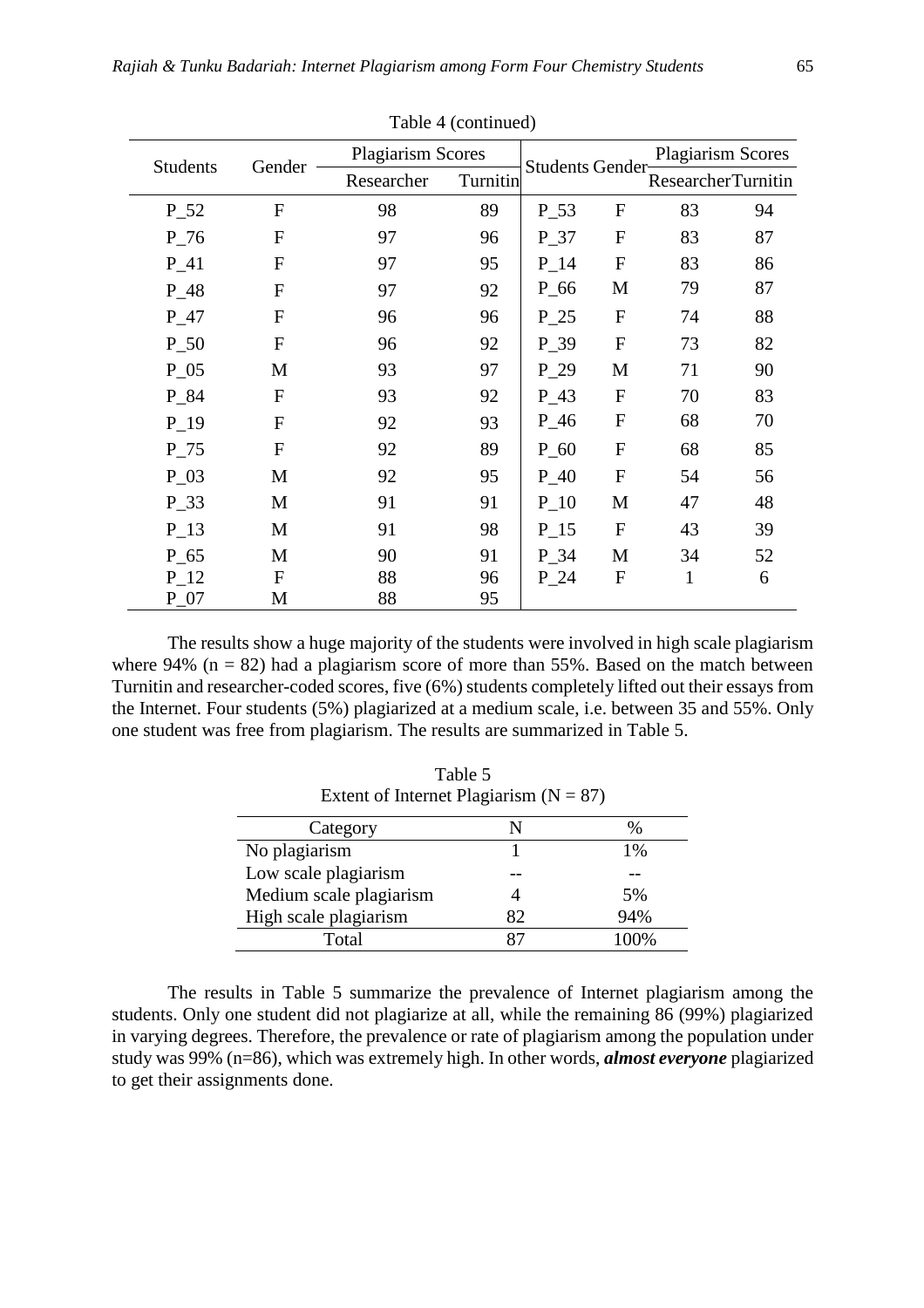### *Reliability of the Internet Plagiarism Measures*

Inter-rater reliability was estimated for the measures of Internet plagiarism. Correlation analyses were run on the researcher-coded scores and Turnitin similarity indexes, as well as between two sets of 15 Acid Rain essays coded by the researchers and one independent rater. The correlation between the scores and Turnitin indexes is a very strong one and statistically significant,  $r(87) = .905$ ,  $p = .001$ . Similarly, the scores generated by the independent raters are strongly and significantly correlated,  $r(30) = .922$ ,  $p = .001$ . All measures are positively and significantly correlated, indicating high consistency in the scoring and coding of plagiarism amount present in the students' Acid Rain essays.

### **Gender Differences in Internet Plagiarism**

Table 6 shows the plagiarism mean scores of boys ( $n = 36$ ) and girls ( $n = 51$ ) by researcher coding and Turnitin. Descriptively, boys plagiarized slightly more than girls. Both their researcher-coded and Turnitin mean scores were higher than those of girls by 0.93 and 2.96 points, respectively.

| A Comparison between Boys and Girls in Plagiarism Amount ( $N = 87$ ) |                |    |                |                |
|-----------------------------------------------------------------------|----------------|----|----------------|----------------|
| <b>Plagiarism Amount</b>                                              | Gender         |    | Mean           | SD.            |
| Researcher-Coded                                                      | Female<br>Male | 36 | 90.94<br>91.87 | 18.26<br>14.59 |
| <b>Turnitin</b>                                                       | Female<br>Male | 36 | 88.82<br>91.78 | 15.88<br>11.58 |

Table 6

The differences, however, were too slight to account for any statistical significance. This was attested by the independent samples *t-test* results showing no significant difference between boys' ( $M = 91.87$ ; SD =14.59) and girls' ( $M = 90.94$ ; SD =18.26) researcher-coded scores; t  $(85) = -.254$ ,  $p = .800$ . The same non-significant difference was found for the Turnitin mean scores for boys ( $M = 91.78$ ;  $SD = 11.58$ ) and girls ( $M = 88.82$ ;  $SD = 15.88$ ); t (85) = -.952,  $p = .334$ .

### **Internet Plagiarism and Student Achievements in English and Chemistry**

Is the extent of Internet plagiarism (represented by the researcher-coded scores and Turnitin indexes) associated with student achievements in Chemistry and English? The study ran two sets of bivariate analysis to answer this question. The results are summarized in Table 7.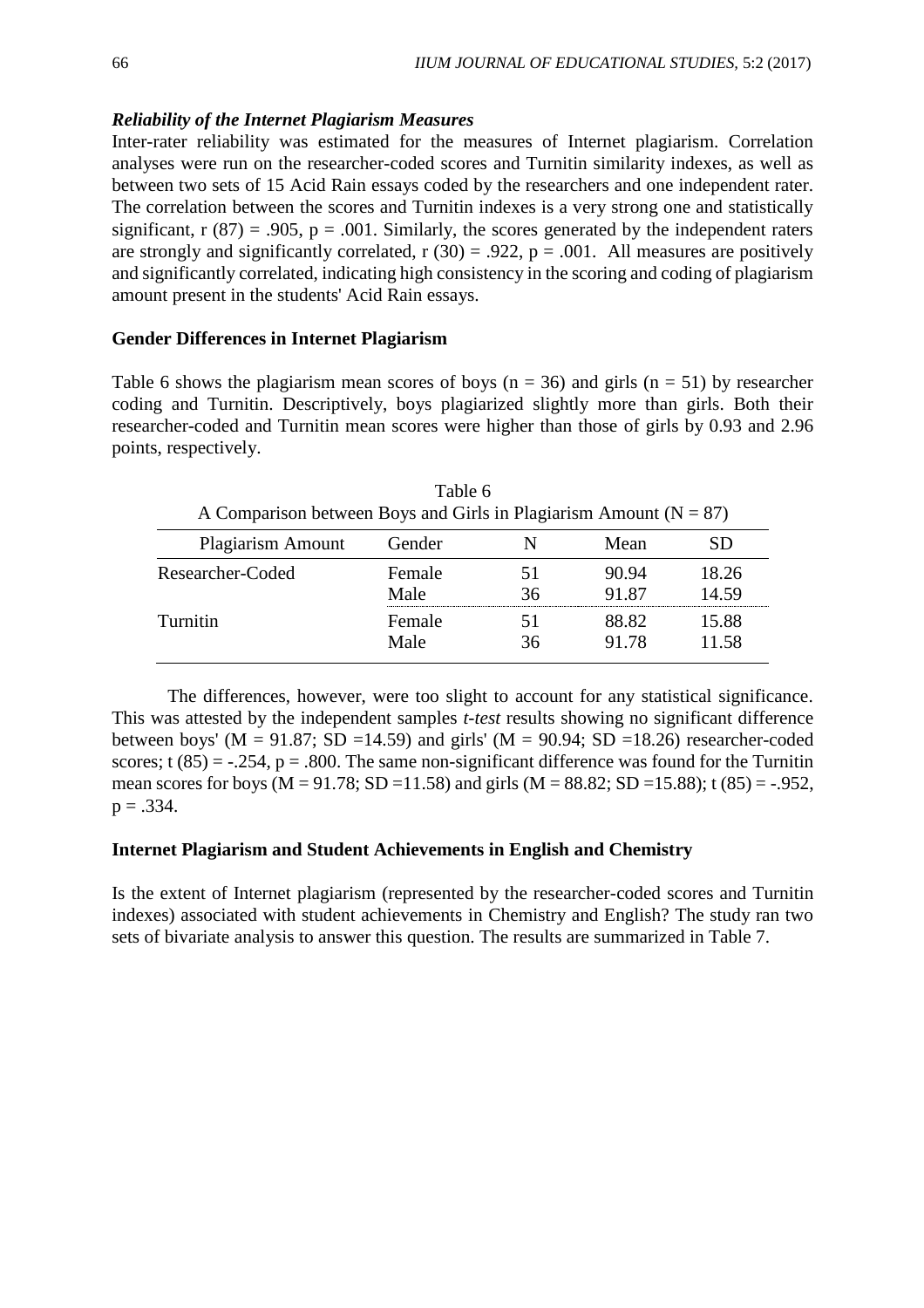|                    | relationship occured measures of Flagminghi Entent and Frence chientis in Chemistry and<br>English ( $N = 87$ ) |           |           |                            |  |  |  |
|--------------------|-----------------------------------------------------------------------------------------------------------------|-----------|-----------|----------------------------|--|--|--|
| Association        | Coefficient<br>(r)                                                                                              | $p$ value | Direction | Strength of<br>Association |  |  |  |
| CA and RCS         | $-.298$                                                                                                         | $.005*$   | negative  | weak                       |  |  |  |
| CA and TURN        | $-.211$                                                                                                         | $.051**$  | negative  | weak                       |  |  |  |
| EA and RCS         | $-.300$                                                                                                         | $.005*$   | negative  | weak                       |  |  |  |
| <b>EA</b> and TURN | $-.310$                                                                                                         | $.004*$   | negative  | weak                       |  |  |  |

Table 7 Relationship between Measures of Plagiarism Extent and Achievements in Chemistry and

*Note*: CA = Chemistry Achievement; EA = English Achievement; RCS = Researcher-Coded Scores; TURN = Turnitin Indexes; \*statistically significant at  $p < 0.05$ ; \*\*not statistically significant at  $p > 0.05$ 

Plagiarism extent, represented by the researcher-coded scores, is significantly and negatively associated with both measures of student achievement. The association is, however, a weak one (Taylor, 1990). The same weak correlations are observed for Turnitin scores and students' achievements in Chemistry and English, although the relationship is significant for the former but insignificant for the latter. All relationships are inverse, which means that the lower the achievement, the higher the plagiarism extent. In other words, the more competent the student is in English and Chemistry, the lesser the plagiarism extent. A descriptive analysis shows that the students' average scores are quite low, i.e. 63.74% for English and 57% for Chemistry.

#### **DISCUSSION**

The study found that Internet plagiarism among upper secondary students in the selected Malaysian public school was widespread (i.e. almost 99% as everyone but one female student plagiarized) and extremely high at an average amount of 90% for Turnitin and 91.3% for researcher-coded scores. The finding agrees with Lidija et al. (2005) who found only a small percentage of students to be free from Internet plagiarism, and supports the results of others (e.g., Ma et. al, 2007; Selwyn, 2008; Sisti, 2007) that discovered the practice to be epidemic among students. In fact, the younger users, namely teenagers, have better understanding and skills on how to find information online (Van Deursen & Van Dijk, 2011).

Gender wise, both boys and girls plagiarized at about the same extent, and the slight difference between them did not account for any statistical significance. Most were involved in high-scale plagiarism, and appeared to have lifted their essays completely off the Internet. The pattern is the same as that observed by Lidija et al. (2005) and Walker (2010). In an earlier work, Rajiah (2012) had explored this phenomenon qualitatively among younger students in the same school and found similar results. Internet plagiarism was epidemic. Being part of the Ministry's Smart Project, the school is equipped with good Internet infrastructure and Internet facilities, and naturally its students would be well-exposed to a digitalized teaching and learning culture (Ya'acob, Nor, & Azman, 2005). Within the school parameters, access to online materials is equal to all students regardless of gender. Furthermore, in the Malaysian context, male and female students are highly exposed to computers and the Internet, and gender disparity where ICT is concerned is quickly disappearing. Therefore, all the students in the case study had an equal likelihood of plagiarizing given their equal access to the Internet and their comparable computer skills and Internet literacy.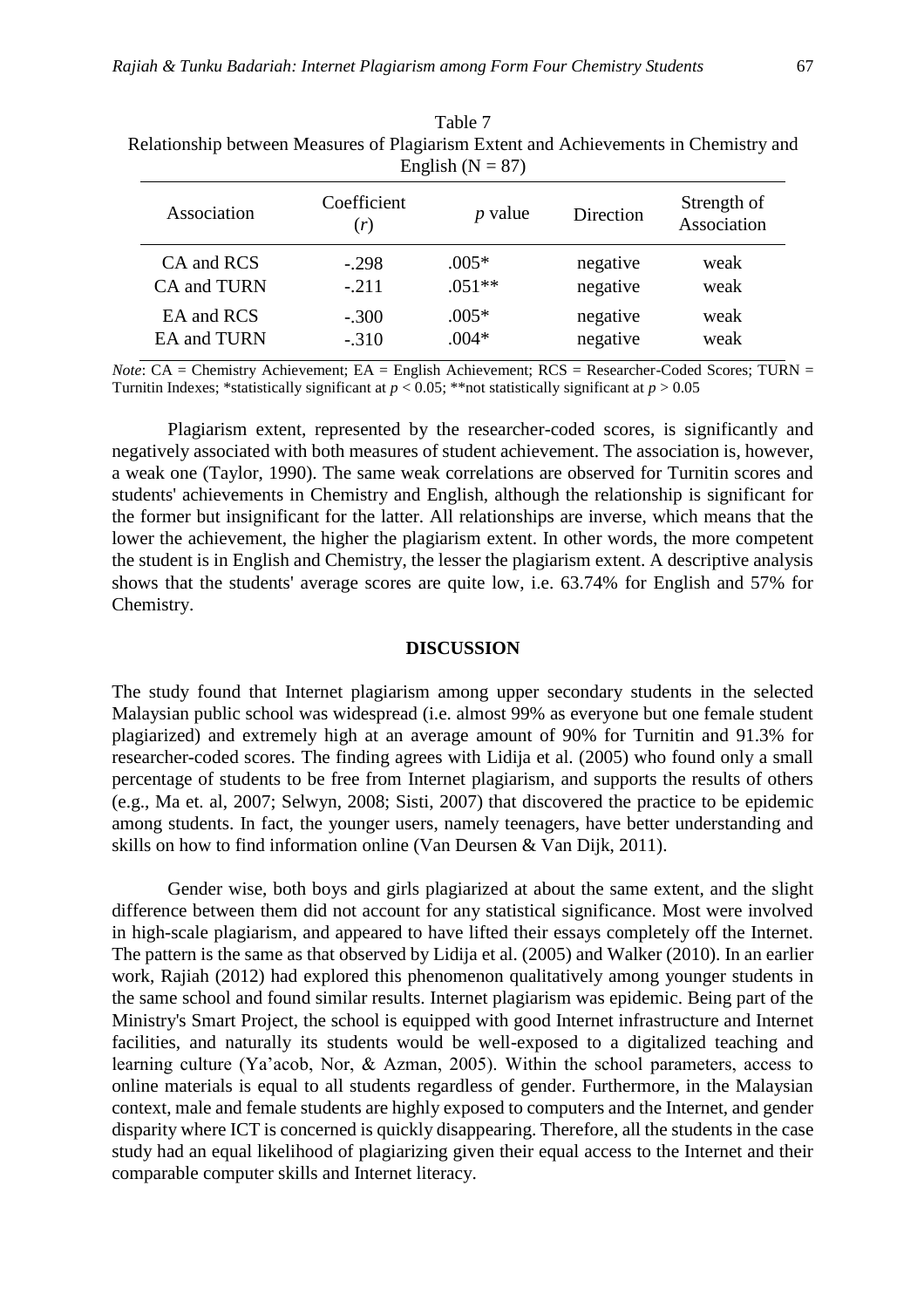A more interesting question to ask would be, "Why did they plagiarize?" As explained by Jensen et al. (2002), young students at school tend to regard cheating as an acceptable way of getting their assignments done. As high school is academically less serious than college, most do not look at Internet plagiarism as a serious problem. Students in this age group also lack the maturity to evaluate the act as morally wrong.

A favourite website for plagiarism among the students was Wikipedia as the website is a good place to start one's reading about a topic. There is a likelihood that the students did so due to their lack of ability in English. The essay assignment did demand good writing skills, and the students might have found it difficult considering their rather low English proficiency measure (63.7%). The essay also required the ability to synthesize information on Acid Rain, and given their low competency in Chemistry, lifting content off available websites might have been the easy way out. The study could not completely ascertain whether students' lack of ability in English and Chemistry was the actual reason for their plagiarism act as measures of the two subjects turned out to be weak correlates of plagiarism. Other factors might have been at play. As low proficiencies in English and Chemistry were weak correlates of Internet plagiarism, three factors related to the school culture might have been instrumental: (i) students' limited knowledge and awareness of plagiarism; (ii) plagiarism accepted as a "normal" practice; and (iii) too easy an access to the Internet (Rajiah, 2012). These are areas that future studies can look into.

#### **RECOMMENDATIONS**

Based on the findings, the study makes the following recommendations for schools and the authorities concerned to curb the spread of Internet plagiarism among students: (i) Assignments should be authentic in nature and cannot simply be completed by copying and pasting information from Internet sources; (ii) students must be explicitly taught how to write coherently, how to summarize, synthesize and paraphrase ideas, and how to cite sources properly in their written works; (iii) students should be educated on the meaning and forms of plagiarism and Internet plagiarism; and finally (iv) schools should teach students how to write well and think critically and independently. Perhaps the Ministry of Education and curriculum developers can build these skills into the curriculum as an effort to curb Internet plagiarism.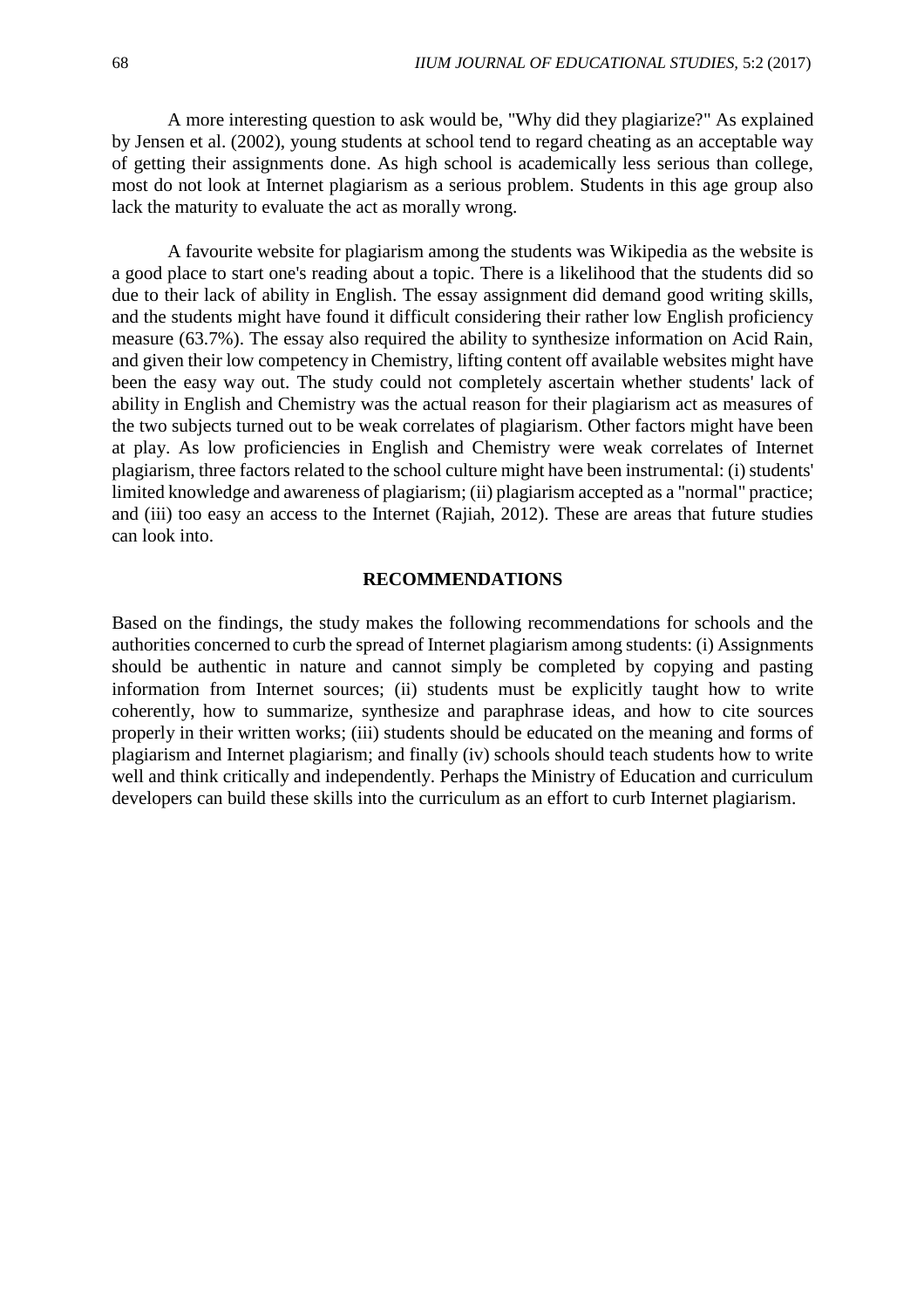#### **REFERENCES**

- Al-Rafee, S., & Cronan, T. P. (2006). Digital piracy: Factors that influence attitude toward behavior. *Journal of Business Ethics*, *63*(3), 237–259.
- Austin, M. J., & Brown, L. D. (1999). Internet plagiarism: Developing strategies to curb student academic dishonesty. *Internet and Higher Education*, *2*, 21–34.
- Aziz, N. E. A., Sahrani, R., Zaini, M. K., & Kamaruddin, H. D. (2013). Information searching skills among Malaysian youth: The case of National Service Training Programme (NSTP) trainees, Selangor Malaysia.*The Macrotheme Review, 2*(1), 8-18
- Batane, T. (2010). Turning to Turnitin to fight plagiarism among university students. *Educational Technology & Society*, *13*(2), 1–12.
- Breen, L., & Maassen, M. (2005). Reducing the incidence of plagiarism in an undergraduate course: The role of education. *Issues in Educational Research*, *15*(1), 1–16.
- Bretag, T., & Mahmud, S. (2009). A model for determining student plagiarism: Electronic detection and academic judgement. *Journal of University Teaching & Learning Practice*, *6*(1), 6.
- Chan, F.-M. (2002). ICT in Malaysian schools: Policy and strategies. In *Seminar/Workshop on the Promotion of ICT in Education to Narrow the Digital Divide* (pp. 15–22).
- Combating Plagiarism. (n.d.). *CQ Researcher by CQ Press*. Retrieved from http://library.cqpress.com/cqresearcher/cqresrre2003091900
- Conradson, S., & Hernández-Ramos, P. (2004). Computers, the internet, and cheating among secondary school students: Some implications for educators. *Practical Assessment, Research and Evaluation*, *9*(9).
- Culwin, F., & Lancaster, T. (2000). A review of electronic services for plagiarism detection in student submissions. In *LTSN-ICS 1st Annual Conference* (pp. 23–25).
- Daly, C., & Horgan, J. M. (2007). Profiling the plagiarists: An examination of the factors that lead students to cheat. *Journal of Educational Computing Research*, *36*(1), 39–50.
- Denning, P. J. (1995). Plagiarism in the Web. *Communications of the ACM*, *38*(12), 29.
- Evans, R. (2006). Evaluating an electronic plagiarism detection service: The importance of trust and the difficulty of proving students don't cheat. *Active Learning in Higher Education*, *7*(1), 87–99.
- Hargittai, E., & Shafer, S. (2006). Differences in actual and perceived online skills: The role of gender\*. *Social Science Quarterly*, *87*(2), 432–448.
- Rajiah, H. (2012). Awareness of Internet Plagiarism among the Secondary School Students in Gombak, Selangor, Malaysia. IAMURE. *The International Journal of Social Sciences*, 2(1), 205-216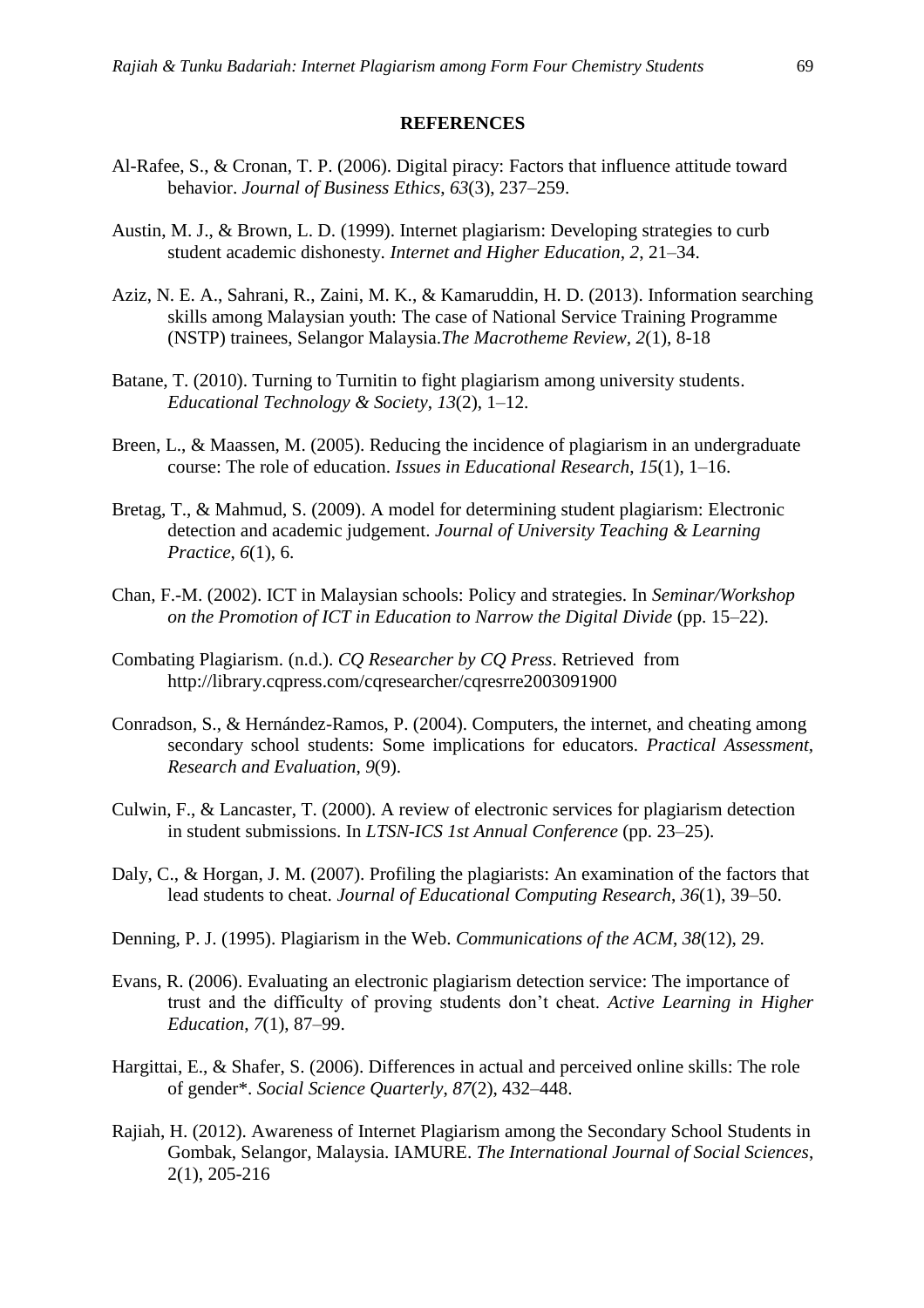- Higgins, G. E., Wolfe, S. E., & Marcum, C. D. (2008). Digital piracy: An examination of three measurements of self-control. *Deviant Behavior*, *29*(5), 440–460.
- Howard, R. M. (2007). Understanding "Internet plagiarism." *Computers and Composition*, *24*(1), 3–15.
- Ismail, S. (2008). ICT and school linkages. In *ICT Conference 2008*. Retrieved from http://sdmuhcc.net/jogjabelajar/aridata\_web/moe/MALAYSIA%20ICT%20and%20S chool%20Linkages.pdf
- Ison, D. C. (2012). Plagiarism among dissertations: Prevalence at online institutions. *Journal of Academic Ethics*, *10*(3), 227–236.
- Jensen, L. A., Arnett, J. J., Feldman, S. S., & Cauffman, E. (2002). It's wrong, but everybody does it: Academic dishonesty among high school and college students. *Contemporary Educational Psychology*, *27*(2), 209–228.
- Lahur, A. M. (2004). Plagiarism among Asian students at an Australian university offshore campus: Is it a cultural issue? A pilot study. In *Proceedings of the HERDSA Conference*. Retrieved from http://www.herdsa.org.au/wpcontent/uploads/conference /2004/PDF/ A033-jt.pdf
- Lass, P., Bandurski, T., Swietlik, D., Tomczak, H., & Wengler, L. (2006). Student's plagiarism-a challenge for paramedic educators. *Nuclear Medicine Review*, *9*(1), 89.
- Leng, G. S., Lada, S., Muhammad, M. Z., Ibrahim, A., & Amboala, T. (2011). An exploration of Social Networking Sites (SNS) adoption in Malaysia using technology acceptance model (TAM), Theory of Planned Behavior (TPB) and intrinsic motivation. *Journal of Internet Banking and Commerce*, *16*(2), 1–27.
- Lidija, Vedran, Tamara, Josip, & Mladen, S. (2005). Prevalence of plagiarism among medical students. *Croat Med J*, *46*(1), 126–131.
- Klausman, J. (1999). Teaching about plagiarism in the age of the Internet. *Teaching English in the Two Year College*, *27*(2), 209–212.
- Ma, H., Lu, E. Y., Turner, S., & Wan, G. (2007). An empirical investigation of digital cheating and plagiarism among middle school students. *American Secondary Education*, 69–82.
- Maneggia, D. (2007). Plagiarism in the 21st Century. Retrieved from http://www.tne. uconn. edu/nera07/maneggia%20plagiarism%20nera%202007%20\_2\_.pdf
- Marshall, S., & Garry, M. (2005). How well do students really understand plagiarism. In *Proceedings of the 22nd annual conference of the Australasian Society for Computers in Learning in Tertiary Education (ASCILITE)* (pp. 457–467).
- Maxwell, A., Curtis, G. J., & Vardanega, L. (2008). Does culture influence understanding and perceived seriousness of plagiarism? *International Journal for Educational Integrity*, *4*(2).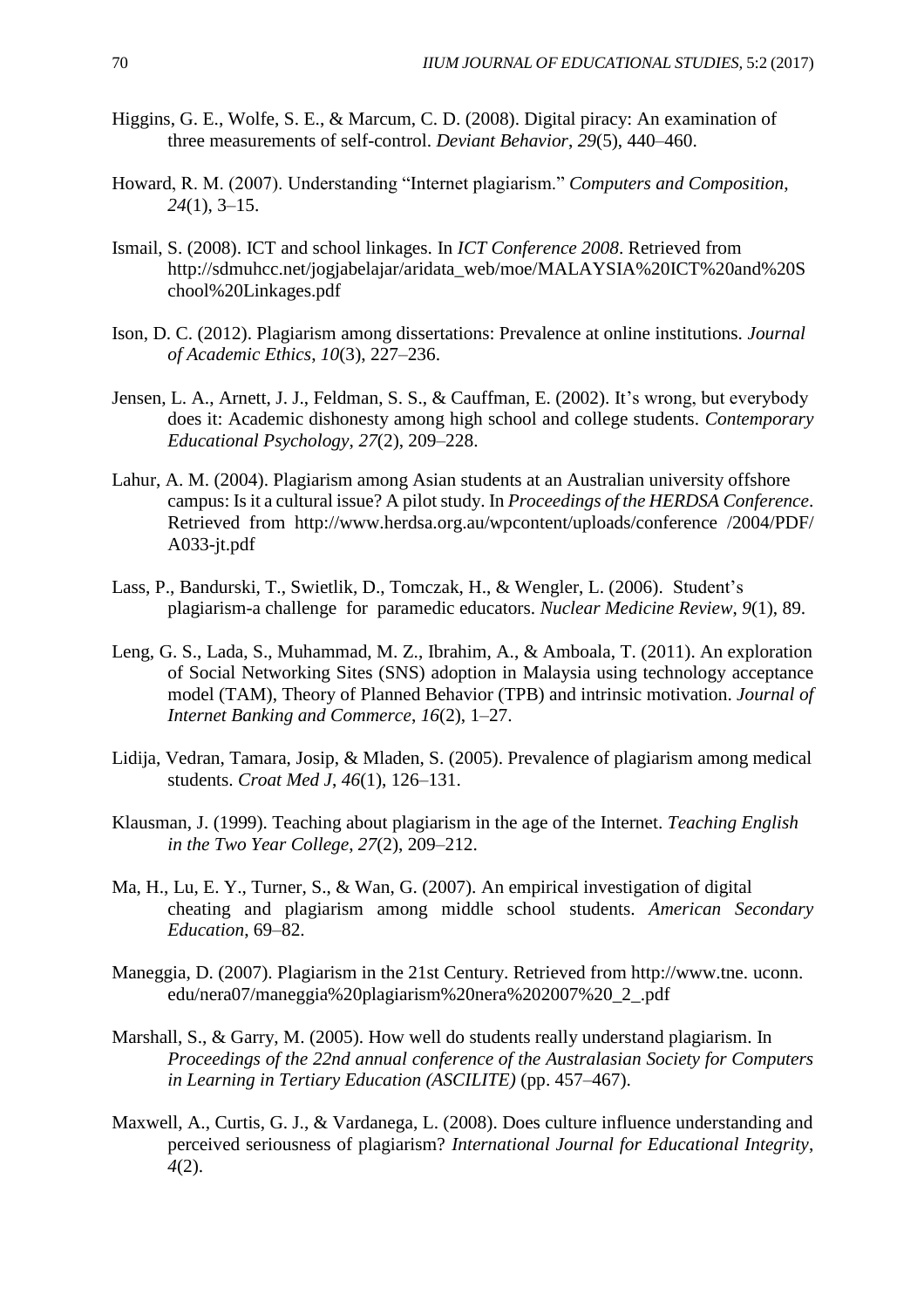- Mobile, N. (2009). How teens use media: A Nielsen report on the myths and realities of teen media trends. Retrieved from *http://www.nmprevention.org/Project\_Docs/Nielsen\_ HowTeensUseMedia\_June2009.pdf*
- Olcott, M. (2001). Ancient and modern notions of plagiarism: A study of concepts of intellectual property in classical Greece. *Journal of the Copyright Society of the U.S.A.*, *49*, 1047.
- Price, J., & Price, R. (2005). Finding the true incidence rate of plagiarism. *International Education Journal*, *6*(4), 421–9.
- Rosman, A. S., Hassan, A. M., Suratman, A. S., Ripin, M. N., & Marni, N. (2012). Persepsi pelajar Universiti Teknologi Malaysia (UTM) terhadap plagiarisme. *Jurnal Teknologi*, *48*(1), 1–14.
- Sam, H. K., Othman, A. E. A., & Nordin, Z. S. (2005). Computer self-efficacy, computer anxiety, and attitudes toward the Internet: A study among undergraduates in Unimas. *Educational Technology & Society*, *8*(4), 205–219.
- Scanlon, P. M., & Neumann, D. R. (2002). Internet plagiarism among college students. *Journal of College Student Development*, *43*(3), 374–385.
- Selwyn, N. (2008). "Not necessarily a bad thing…": A study of online plagiarism amongst undergraduate students. *Assessment & Evaluation in Higher Education*, *33*(5), 465– 479.
- Sisti, D. A. (2007a). How do high school students justify internet plagiarism? *Ethics & Behavior*, *17*(3), 215–231.
- Taylor, R. (1990). Interpretation of the correlation coefficient: A basic review. *Journal of Diagnostic Medical Sonography*, *6*(1), 35–39.
- Teck, S. H., & Lai, Y. L. (2011). An empirical analysis of Malaysian pre-university students' ICT competency gender differences. *International Journal of Network and Mobile Technologies*, *2*(1).
- University of Cambridge (2011). HPS : Plagiarism guidelines Retrieved from http://www. hps.cam.ac.uk/students/plagiarism.html
- Van Deursen, A., & Van Dijk, J. (2011). Internet skills and the digital divide. *New Media & Society*, *13*(6), 893–911.
- Walker, J. (2010). Measuring plagiarism: Researching what students do, not what they say they do. *Studies in Higher Education*, *35*(1), 41–59.
- Wee, S. H. (1999). Internet use amongst secondary school students in Kuala Lumpur, Malaysia. *Malaysian Journal of Library & Information Science*, *4*(2), 1–20.